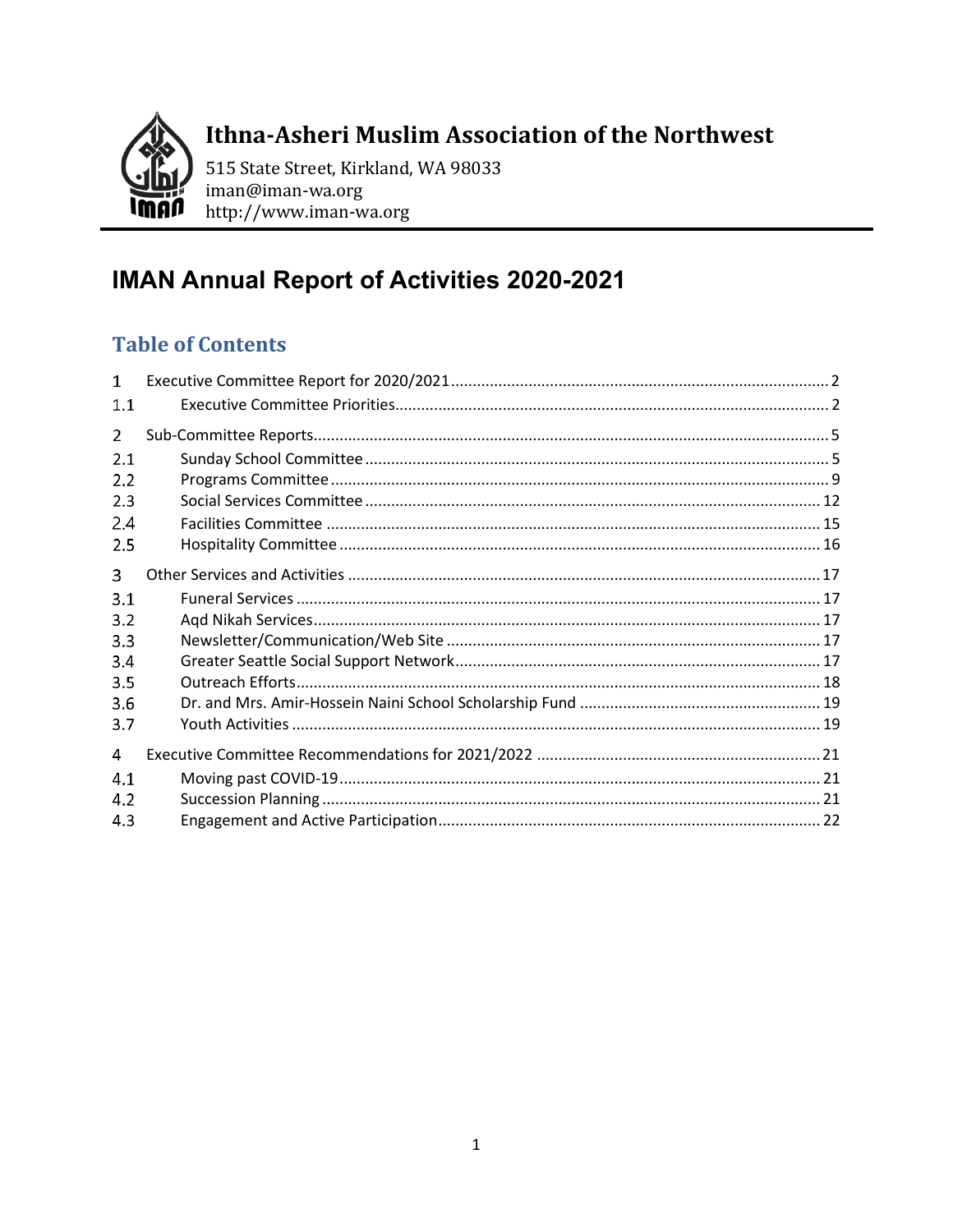#### <span id="page-1-0"></span> $\mathbf{1}$ **Executive Committee Report for 2020/2021**

The Executive Committee members are honored and express deepest gratitude to have had the privilege to serve the term ending September 30th, 2021.

We thank the IMAN community for their help, support and generous financial contributions towards operational expenses and social services programs

Alhamdulillah, IMAN community continues its journey to establish a spiritually vibrant caring sharing community in the beautiful Pacific Northwest in its 24<sup>th</sup> year.

This report outlines progress and activities since October 1st, 2020, made possible by the continued sincere dedication, support, and participation of the community at large.

The following were the IMAN Executive Committee members for 2020/2021:

| Mohammad Jawad Khaki | <b>President and Treasurer</b> |
|----------------------|--------------------------------|
| Hossein Rezaee       | Vice President                 |
| Ali Mansoor Nagvi    | Secretary                      |
| Nuri Mansoori        | <b>Committee Member</b>        |
| Nafisa Jassani       | <b>Committee Member</b>        |

The following observations augment what is covered in sub-committee reports.

#### <span id="page-1-1"></span>**Executive Committee Priorities**   $1.1$

The following areas had a priority focus from the Executive Committee.

### **Continued Operations During COVID-19 pandemic**

As the COVID-19 pandemic continued to rage through the world, we saw 2020 bring in vaccinations that resulted in a reduction of cases and almost global reopening, along with new variants like Delta, that brought a fresh spike of cases and a fresh set of lockdown measures. Given the ever-changing landscape, the Executive Committee continued constant monitoring and evaluating of the conditions and deciding what activities to permit, and when to reopen the center, based on the well-being of the attendees and their spiritual, religious, and social needs. Different actions are explained below:

#### **Center Operations**

With the continued prevalence of Covid-19 cases, in the beginning of the year, the EC decided to keep the center closed to in person activities. However, it continued to regularly monitor the conditions of cases and vaccines, the guidance from King County, and the feedback from the community. All the while Programs, Sunday School, Social Services, and other community services were continued virtually online.

Near summer after the vaccination levels in the local community reached a certain level, cases numbers came down sufficiently, and lockdown measures were relaxed, so Jumuah prayers resumed in person from June 25<sup>th</sup>. The program was opened for limited attendees, with social distancing measures and vaccine proof required. A more cautious approach was taken the next few months as the Delta variant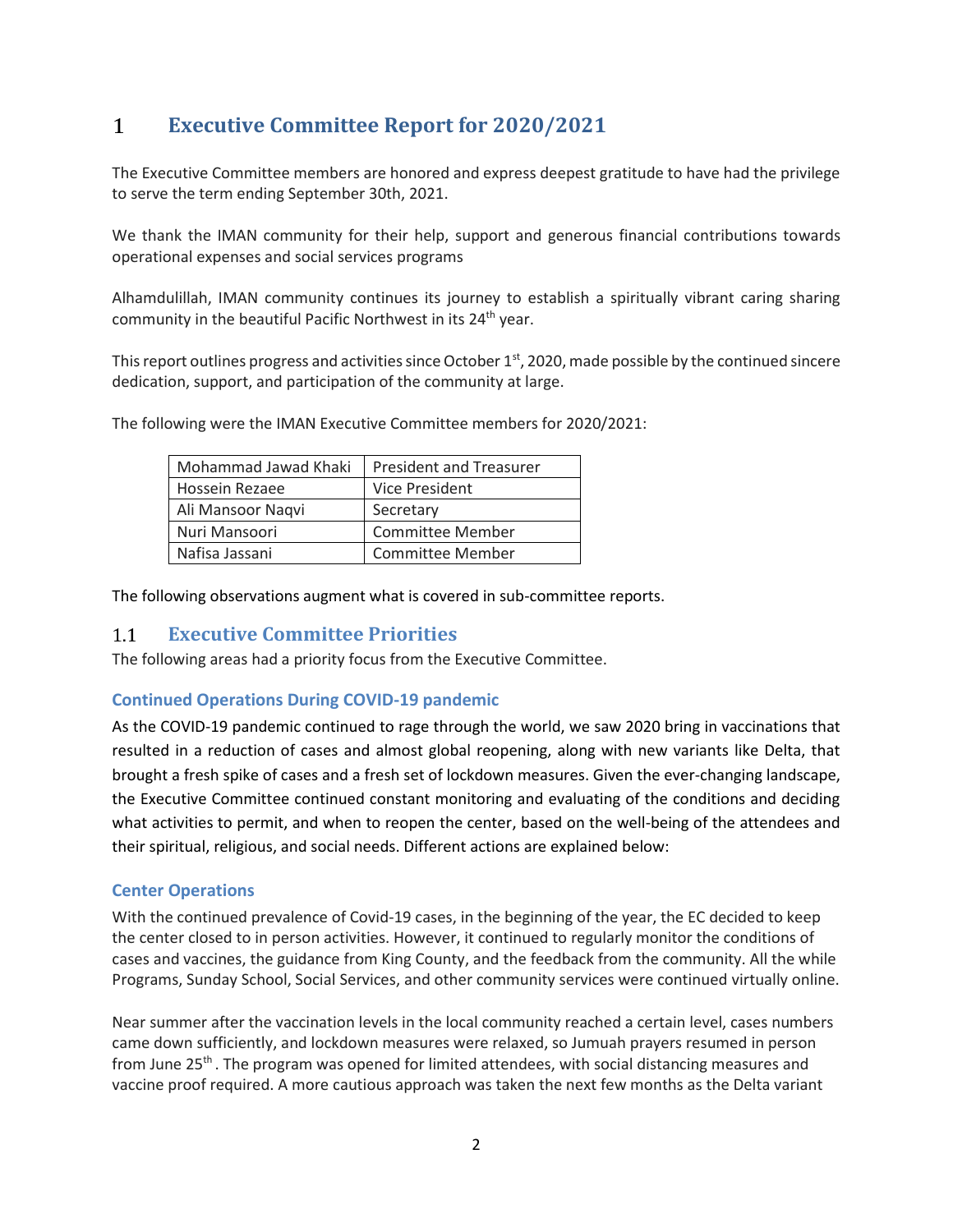reversed some gains made, however, given the high rate of local vaccine and booster level, Daily prayers and weekly programs resumed in November.

### **Sunday School**

In March of 2020, a good system for conducting Sunday School online via Zoom was established. Pandemic situation was evaluated by the Sunday School Committee for the current school year that commenced in September 2021. Since COVID-19 virus variants continue to rage on, and vaccines were not available for all age groups, it was decided to start the new school year via Zoom. Most likely all classes will continue online via Zoom for the remainder of the current school year.

#### **Programs**

Due to the center being closed it was important to ensure that religious programs in accordance with the Islamic calendar continued uninterrupted. Therefore, all programs – weekly Thursday, Ramadan, and Muharram etc. – were being conducted online and lives streamed to YouTube. Several considerations were given to resume in person, but every time spikes in cases due to newer variants discouraged plans to fully reopen the center. Since most individuals that volunteer to run the center for programs and the hospitality are in a vulnerable age for Covid-19, the decision was made to continue the programs remotely.

However, effort was made to provide some opportunity to meet and greet the community (with social distancing) by conducting drive through meals in the IMAN parking lot for Eid, and  $10^{th}$  of Muharram.

Continued investment has also been made into improving the online services from the IMAN Center which will benefit us all even after we revert to full in person programs at the IMAN Center.

This setup and experience for conducting online programming enables us to reach local and global audience unable to the attend in person which will help even after we assume a new norm with inperson programs at IMAN.

### **Social Services**

The need for Social Services continued during the year, more so, as the pandemic continued to cause burden locally and internationally. The Social Services committee identified need, and distributed around to various local and international Social Services causes as detailed below and in the financial report.

The Social Services committee worked locally with the St. John's Episcopal Church to reestablish the monthly meals, conducting drive through meals and gift cards.

Additional support was also provided to organizations assisting folks financially impacted by the pandemic. Regular meals were also provided to Sophia Way and Tent city, with food donations from the community. For Thanksgiving 2020 and 2021, IMAN Center made cash donation to the White Center Food Bank for halal turkeys for Muslim and other families.

Donations were also made internationally to the needy in Pakistan [\(Hussani Foundation\)](http://www.hussainifoundation.org/), India (Alimaan [Charitable Trust\)](http://alimaan.org/) and Iraq [\(Development Relief Foundation\)](https://drfcharity.org/) working with reputable organizations there.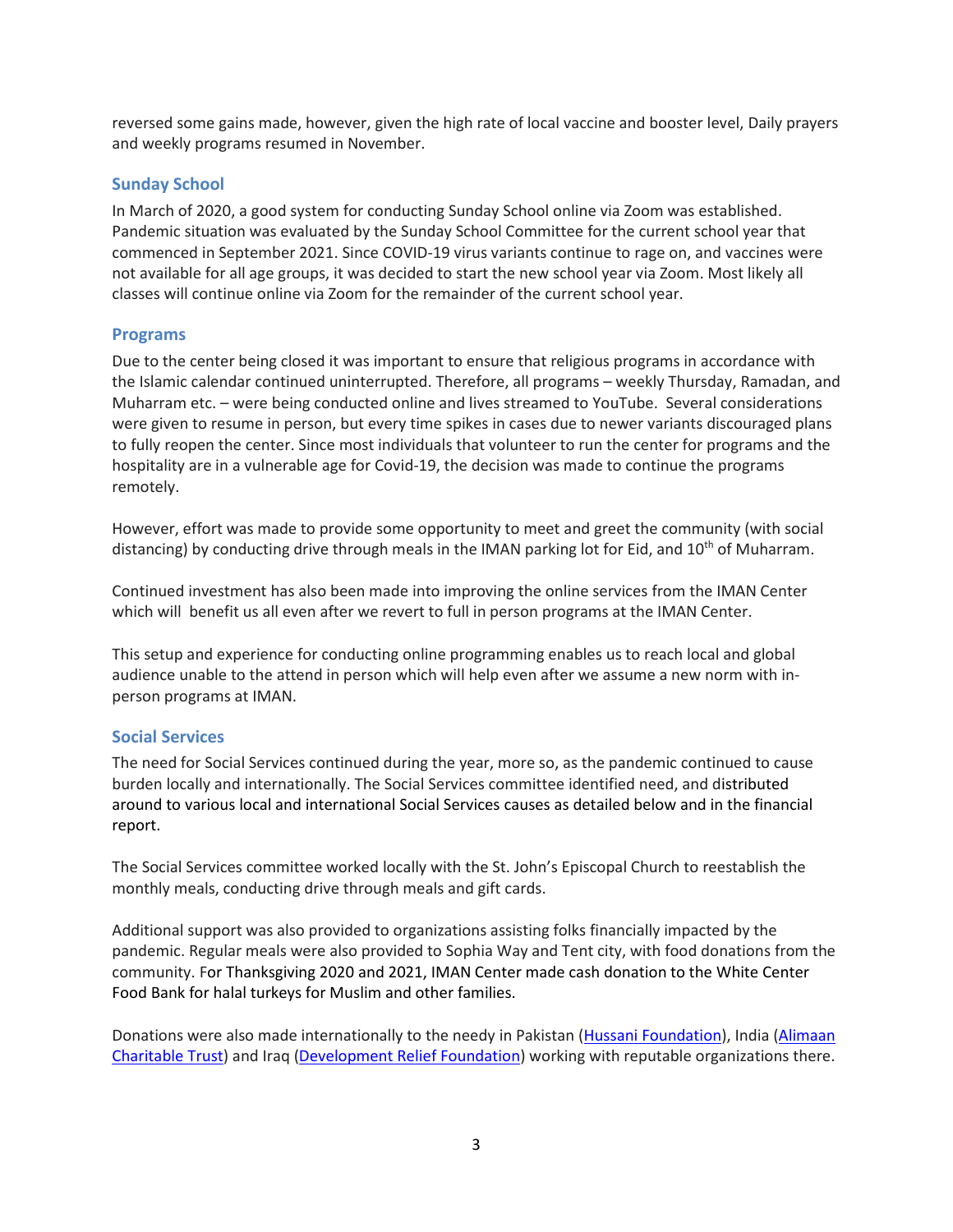During the last year, IMAN partnered with Al Mahdi Center (West Seattle), Al Salaam Center (SeaTac), Al Mustafa Center (Everett), Islamic Education Center (Mount Lake Terrace) and MCRC\_MAPS (Redmond) to assist families in need primarily providing rental and food gift card assistance when so requested. This effort continued well as IMAN worked with these centers to provide support to people who find themselves in difficult life situations, with both financial and community support.

Continued local support was also provided by identifying deserving families (sayyid and non-sayyid) and distributing the remotely collected Fitra funds.

### **Health Services**

Plans to provide health services at IMAN Center are still on on hold due to the pandemic. Any effort to resume this initiative will not happen until the Covid-19 pandemic is under control, and such services can be provided without health risks and overhead.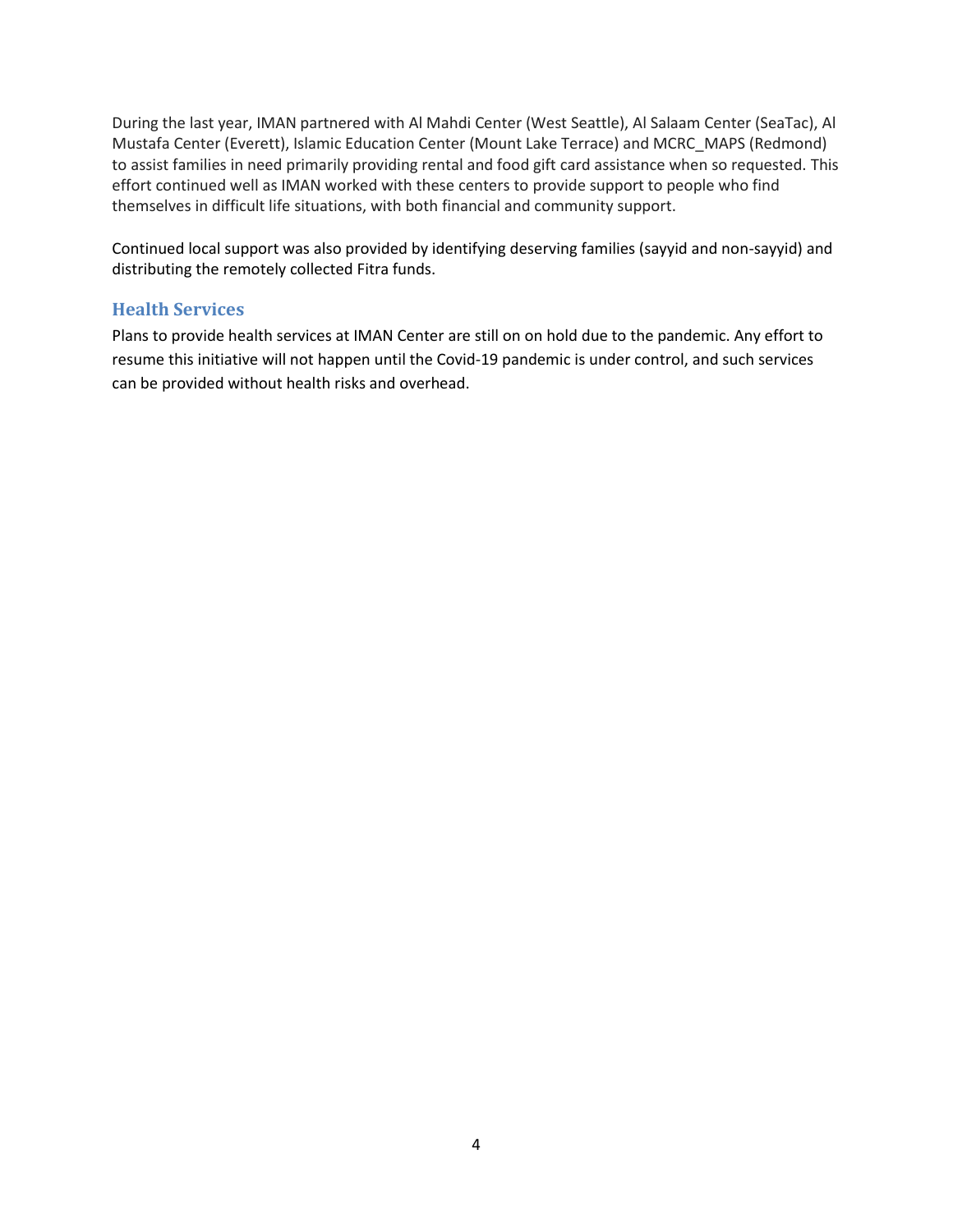#### <span id="page-4-0"></span> $\overline{2}$ **Sub-Committee Reports**

Over the past year we have focused on the sub-committees described below. In order to expand our range of activities, we have also begun several additional projects which are described in Section 3. Below is a brief report on sub-committee activity.

#### <span id="page-4-1"></span> $2.1$ **Sunday School Committee**

### **Members**

The school year for 2020-2021 began in the middle of September with the following individuals serving in the sub-committee:

- Ghadeer Baghai (Principal), Kaniz Khaki (Vice Principal)
- Ali Mansoor Naqvi Administrator, Naushina Esmail & Mariam Kamin (Co-Administrators)
- Farzana Noray (Treasurer)

### **Parents / Teacher Liaisons**

• Wasfee Vazir

### **Accomplishments**

- Registered about 51 students (25 Families) in 2020-2021
- 19 Teachers/TA's volunteered to teach the classes
- Youth Class (13 to 18 years old) (11 Students participated).
- COVID-19 Impact:
	- o School was online completely September 2020 to June 2021 due to COVID-19, and we complied with all the Guidelines from Centers for Disease Control and Prevention (CDC) Section of U.S. Department of Health and Human Services.
	- o Sunday School started online classes on September 2020. And continued using ZOOM Link for all classes. (Participation was almost 100%).
	- $\circ$  Some activities were modified due to COVID-19, such as Final student evaluation, parentteacher conference, Buloogh Class for Girls and Boys, and End of year Picnic with IMAN Community, and they needed to be done differently. And some to be cancelled this year.
	- $\circ$  School provided 5 laptop for 5 students who did not have a computer at home to participate the school online classes.
- Continued Islamic Curriculum "Tarbiyah"
	- o Teacher's training for Tarbiyah curriculum is continually being encouraged.
	- o Participating on the Madrasah Centre of Excellence (MCE) on a feedback survey of all the stakeholders of the Tarbiyah curriculum to shape the way forward for the next 10 years
	- o We are training to get the Digital Platform for the Tarbiyah Curriculum for the year 2021-2022.
- Continue Quran Curriculum established by Br. Rizwan Rizvi
	- o Teacher's training is provided for Quran curriculum (with Instructors from our School) continuously through the year on Sunday mornings and Thursday evenings.
- Teacher Enrichment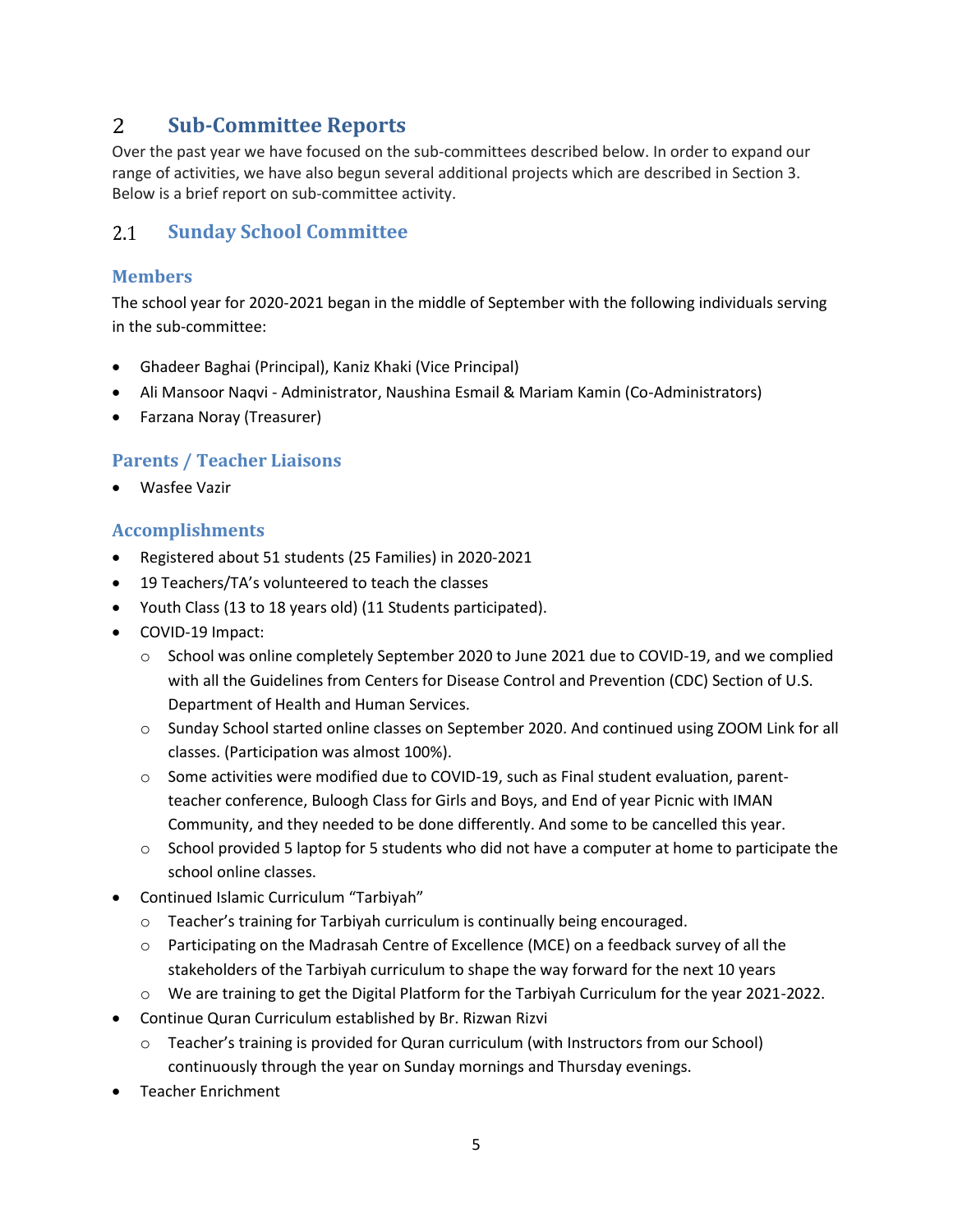- $\circ$  Held 3 teacher meeting (online and we had up to 10 participants). Held one in August for school year 2020-2021 to engage the teachers for online learning.
- Parent Enrichment
	- o Held 3 parent meetings (November 2020, February 2021 and March 2021), Participation has been good (November meeting were 28 participants, January 23 Participant, March 27 participants).
	- o Held one Parent / Teacher conference. (Online).
	- $\circ$  Parent engagement were more slightly. Parent engagement and review / practice of homework at home, student progress at school is shown improvement.
- Student Enrichment
	- $\circ$  School helped with Quran Conference for young adults for Month of Ramadan. (May 2021).
	- $\circ$  Held Quran classes every night (Monday to Saturday, for one hour) for our Junior and senior students during the month of Ramadan.
	- o We conducted Quran classes in summer (Once a week) although not many participated.
	- o Quran Students participated in NASIMCO Quran competition. Activity was supervised by Br. Rizwan Rizvi.
	- o Engaging the Students on Assembly and allowing them to present a topic to engaged them more.
	- o Running the Youth club election for IMAN School. (Online)
	- $\circ$  Making a yearbook for 2020-2021. Come together with social distancing and using mask in the parking lot for taking pictures.
	- o More students are engaged even it online.
	- $\circ$  School holding an Art Competition, February 2021; theme: Imam Ali Student made and submit a 30 second video with their name, age, and brief description,
	- o IMAN Sunday school had a drive through event for student for Ramadan Goodie bags on April 10, 2021 at IMAN parking lot.
- Community Enrichment Activities Accomplishments:
	- o Driven primarily by our Parent liaisons, these have resulted in improved Student and Parent engagement in school activities. These include:
		- Book Drive (Donating new books to less fortunate family) for 6 weeks (November / December, 2020 online)
		- School joining IMAN and St. John's Episcopal Church for food drive for Bellevue Food Bank. Held Food Drive. (December 2020 and January 2021)
		- Students participated on IMAN Art Walk Class on Zoom class and each drew a picture with following teacher's instruction. (November 2020).
		- Online Cupcake making and send the pictures.
- Finances and Tuition:
	- About 20% of the families were on approved reduced tuition or waiver program (9 Families)
- Parent Volunteers:
	- o Due to the COVID-19, the volunteer program stopped on February 29, 2020.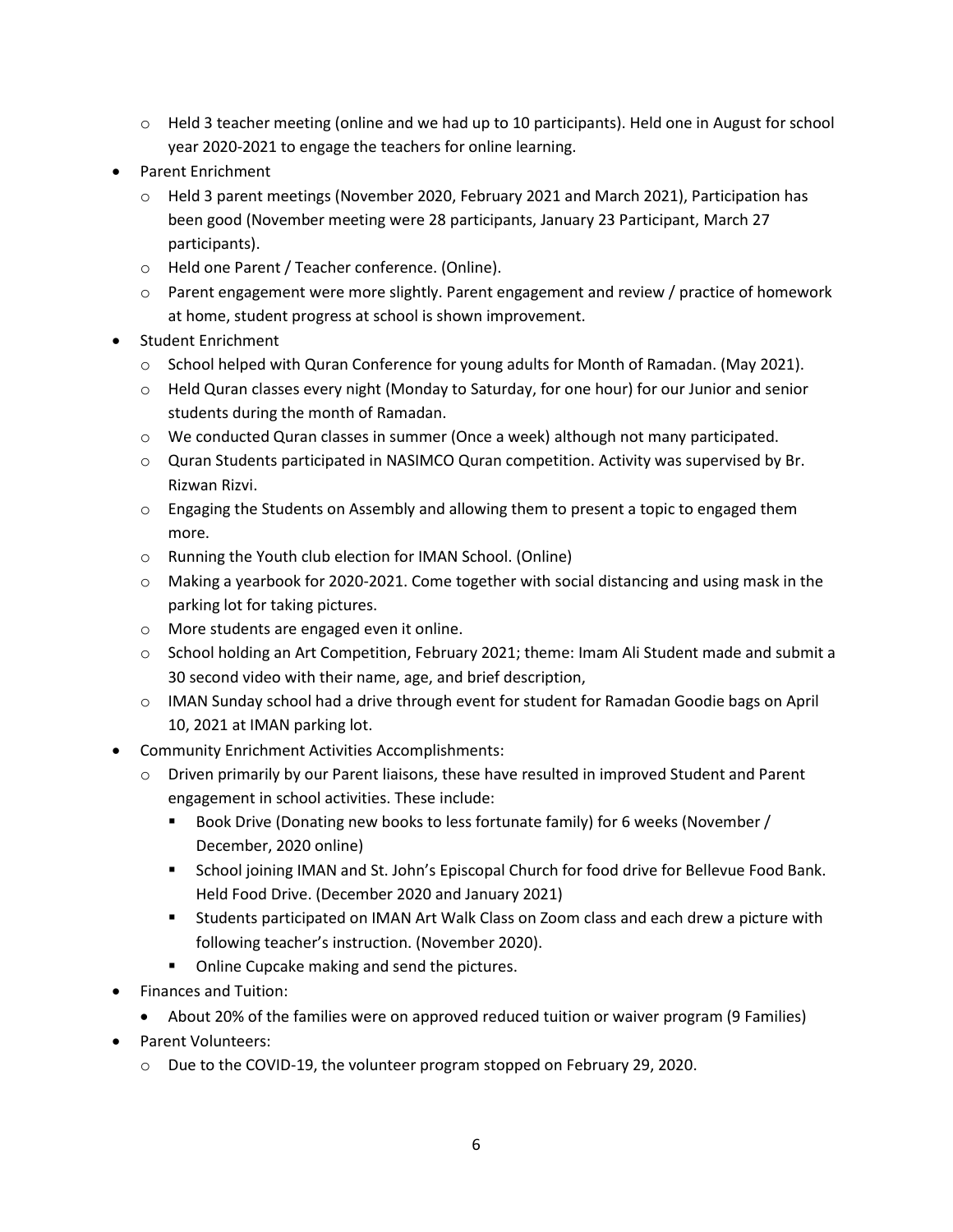$\circ$  Up until on-premises classes suspended due to COVID-19, all signed up parents had shown up for their volunteer assignments.

## **Challenges**

- Extending Learning beyond school: One of the main challenges of IMAN School is to keep the students engaged. Lack of engagement or desire to come to school translates to poor performance and lack of homework completion.
- We have started to engage more of the 7th and/or 8th grade students with our school activities and IMAN activities and that has helped, but we will see that most of t hem they do not return to school to either volunteer or TA. We need to find ways to engage the high school kids more in both school and IMAN community in general.
- Prayers classes need to be smoother for younger students, (Need to emphasize from parents to teach the students. (Zoom classes has been more challenging for prayer classes).
- Encouraging Students to connect more with Sunday School and to engaging them with Volunteering activities.
- Parent engagement needs to be emphasized more. Without parent engagement and review/practice of homework at home, student progress at school is limited.
- Engaging and conducting the meeting for Teachers and administration together to work out the solutions for student improvement.
- Quran classes were challenged with our new teaching techniques.

## **Opportunities**

- Nurture a culture of community service with the older of youth.
	- $\circ$  Leverage the older youths (13 to 18 years old) to have more engagement with the younger students.
	- $\circ$  We have students who are at a critical age where greater involvement in the community would fulfill their needs. We need to find ways to encourage them to participate and create opportunities for them to serve the community. This will also increase IMAN school student and IMAN community engagements.
- Leverage software and IT technologies to improve running of the school
	- o Establish a more comprehensive registration/admin software for school incl. a student blackboard.
	- o School website needs to be enhanced and utilized more.
- Sunday school is built on parent involvement and teaching. Our community has highly educated and qualified individuals, and their participation and involvement as teachers and in other roles should be encouraged.
	- o We have had trainer for our new teaching method. We will use Sr. Mariam Kamin to learn and teach this method to our parents who can then contribute as teachers.
	- o We need to encourage and increase involvement of fathers.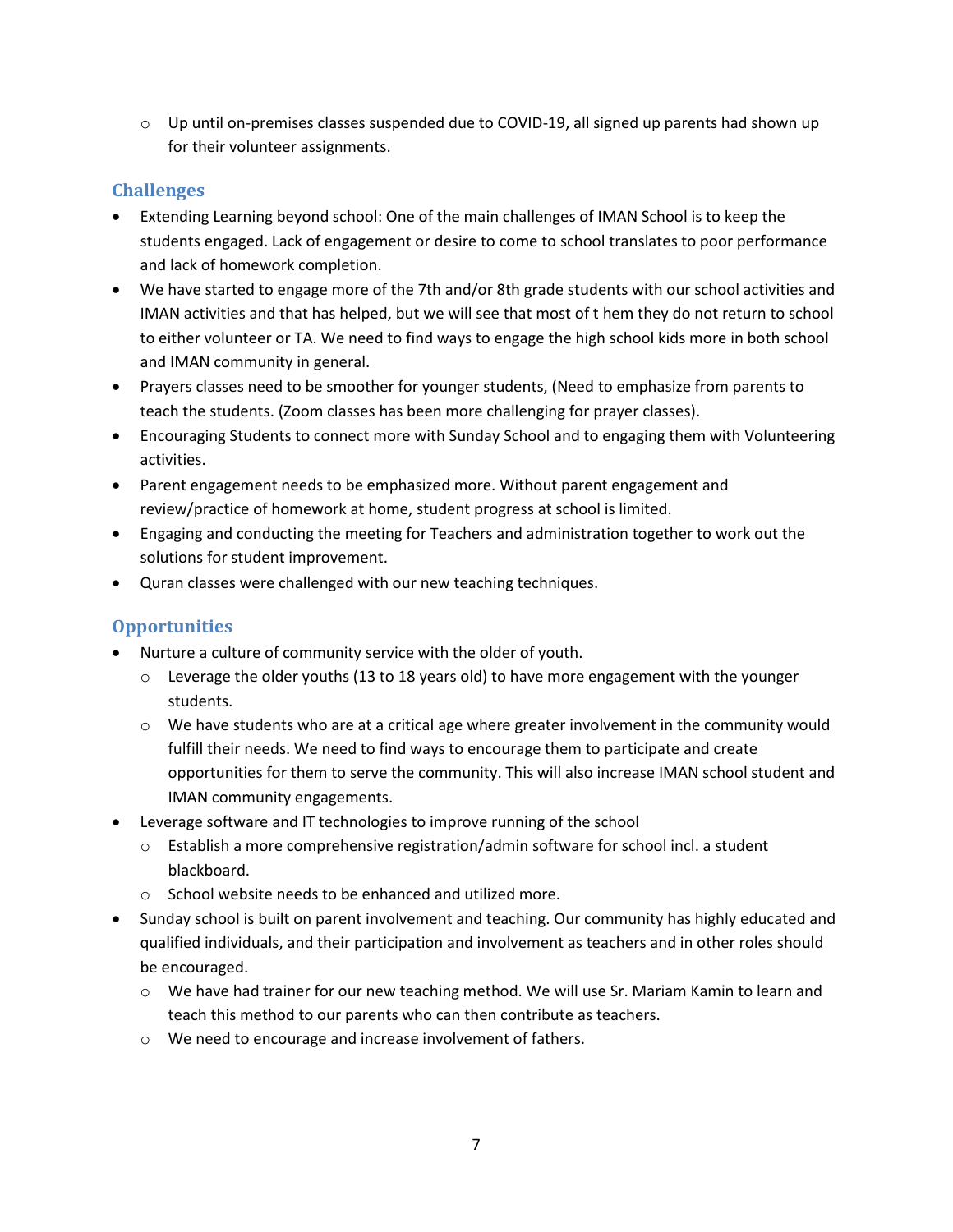### **Recommendations**

- Increase interaction of IMAN school with IMAN center and other IMAN sub-committees so that the learning goes beyond the time spent at Sunday School and combines it with other programs at IMAN.
	- o This could include monthly school-IMAN community potlucks in future.
	- o Establish movie night for the Students at IMAN Center. (And possibly some discussion about it).
	- o Design extra curriculum classes i.e., computer programming, robotics, math, etc. for high school students at IMAN to maintain their engagement with the community.
	- $\circ$  Bringing speakers to discuss today's issues with our students and getting them engaged.
	- $\circ$  Engage and interest more older students (13 year to 18 year) to attend Sunday school. The youth class has been a good start. And engaging them in classes as Teacher assistants has been successful.
- Encouragement of parents to work with students at home during the week to ensure that the education conveyed on Sundays is reinforced at home.

The school would like to thank all the teachers and volunteers who dedicated their time in making 2020- 2021 a successful year specially being online due to COVID-19.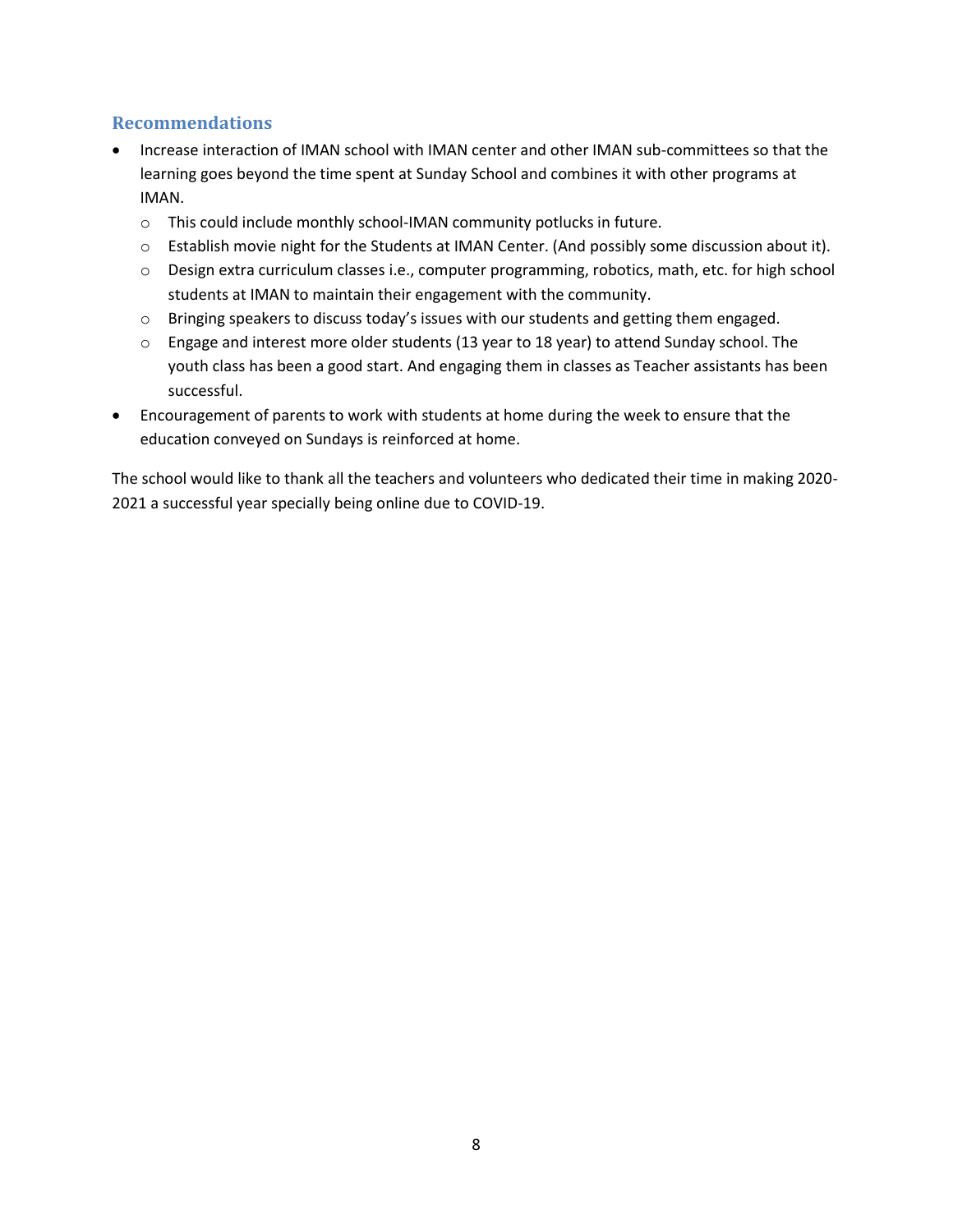#### <span id="page-8-0"></span> $2.2$ **Programs Committee**

### **Members/Volunteers**

#### Chair: Nafisa Jassani

Members: Jawad Khaki, Kareem Al-Haddad, Hossein Rezaee, Rahmatullah Faizi (Hamid**)**

### **Accomplishments**

Here is the summary of activities and programs during the last fiscal year: 

- Online programs were organized every Thursday (Dua-e-Kumail followed by reflections and virtual social connect), Wiladat celebration and Shahadat commemoration which helped keeping our community connected even during the pandemic.
- In addition sessions were held weekly for Qur'an Tajweed, Maqamat and secondary sources reading,
- Drive through events were held for Ashura and Eid-ul-Adha.
- In-person Jumu'ah [prayers](https://www.youtube.com/playlist?list=PLNpCN-m1McXbsO46VJoXElyo_Hlj4SDka) were held at the center and were also transmitted live on YouTube starting in June 2021 when Covid-19 cases decreased.
- Wiladat/Wafat of the Ahl al Bayt per [The World Federation of KSIMC Year Planner](https://old.world-federation.org/sites/default/files/The%20World%20Federation%20Planner%202021.pdf). A variety of speakers were invited to present at IMAN or arrangements made to have their video presentations during the year:

| Sep 2020     | Presentation by Br. Yasir Hassan on reflection on Imam Ali ibn Hussian (al-Sajjad) A.S.          |
|--------------|--------------------------------------------------------------------------------------------------|
| Oct 2020     | Presentation on "From Muslim to Mu'min" by Br. Saiyid Hasan Ali Rizvi Sep 24 <sup>th</sup> , Oct |
|              | 8th, Oct 15th                                                                                    |
|              | Presentation on Civic Engagement by Br. Jawad Khaki                                              |
|              |                                                                                                  |
| Nov 12, 2020 | Presentation on 'Managing money in a COVID-19 environment' by Naushad Virji. His                 |
|              | topics included investing in the stock market, value investing, Sharia compliance and            |
|              | how to get started with Halal investing.                                                         |
| Nov 19, 2020 | Laura Hoexter presented on Basic estate planning regardless of their personal wealth.            |
|              | Her presentation topics included Wills, Revocable Trusts, Sharia law, Estate taxes,              |
|              | Financial Powers of Attorney, Health Care Powers of Attorney, Health Care Directives,            |
|              | Directives Regarding the Disposition of Remains.                                                 |
| Dec 24, 2020 | COVID-19 Vaccination - Making an informed Decision by Ali Akbar Datoo                            |
| Feb 4, 2021  | Presentation by Br. Shabbir Kirmani on Bibi Fatima (sa): The Ideal Examplar for the              |
|              | 21st Century at Home, Work & Life to celebrate the Wiladat of Bibi Fatima (A.S.)                 |
| Feb 11, 2021 | Presentation on Islamic Finance & Islamic Insurance by Br. Iqbal Asaria                          |
| Feb 18, 2021 | Professor Mehtab Syed Karim presented on Growing Muslim population in Europe &                   |
|              | <b>North America: Issues and concerns</b>                                                        |
| Feb 25, 2021 | Presentation by Shabeer Kirmani on the occasion of wiladat of Imam Ali A.S.                      |
|              | titled: "The Immense Legacy of Imam Ali: Justice, Harmony & Peace; The Universal                 |
|              | Beacon of Hope for Humanity in the 21st Century"                                                 |
| Mar 04, 2021 | An overview of the book <u>"The Prophet's Heir: The Life of Ali ibn Abi Talib"</u> by the        |
|              | author Professor Hassan Abbas                                                                    |
| Mar 11, 2021 | Br. Ali Piyarali led a discussion with Dr. Seema Abbasi on myths and realities about             |
|              | <b>COVID-19 vaccines.</b>                                                                        |
| Mar 18, 2021 | Presentation by Shabeer Kirmani on the occasion of wiladat of Imam Hussain                       |
|              | A.S., Hazrat Abbas S.A.W.S, Imam Sajjad A.S. titled: "The Eternal Renaissance of                 |
|              | the Hussaini Movement: Justice, Courage, Freedom."                                               |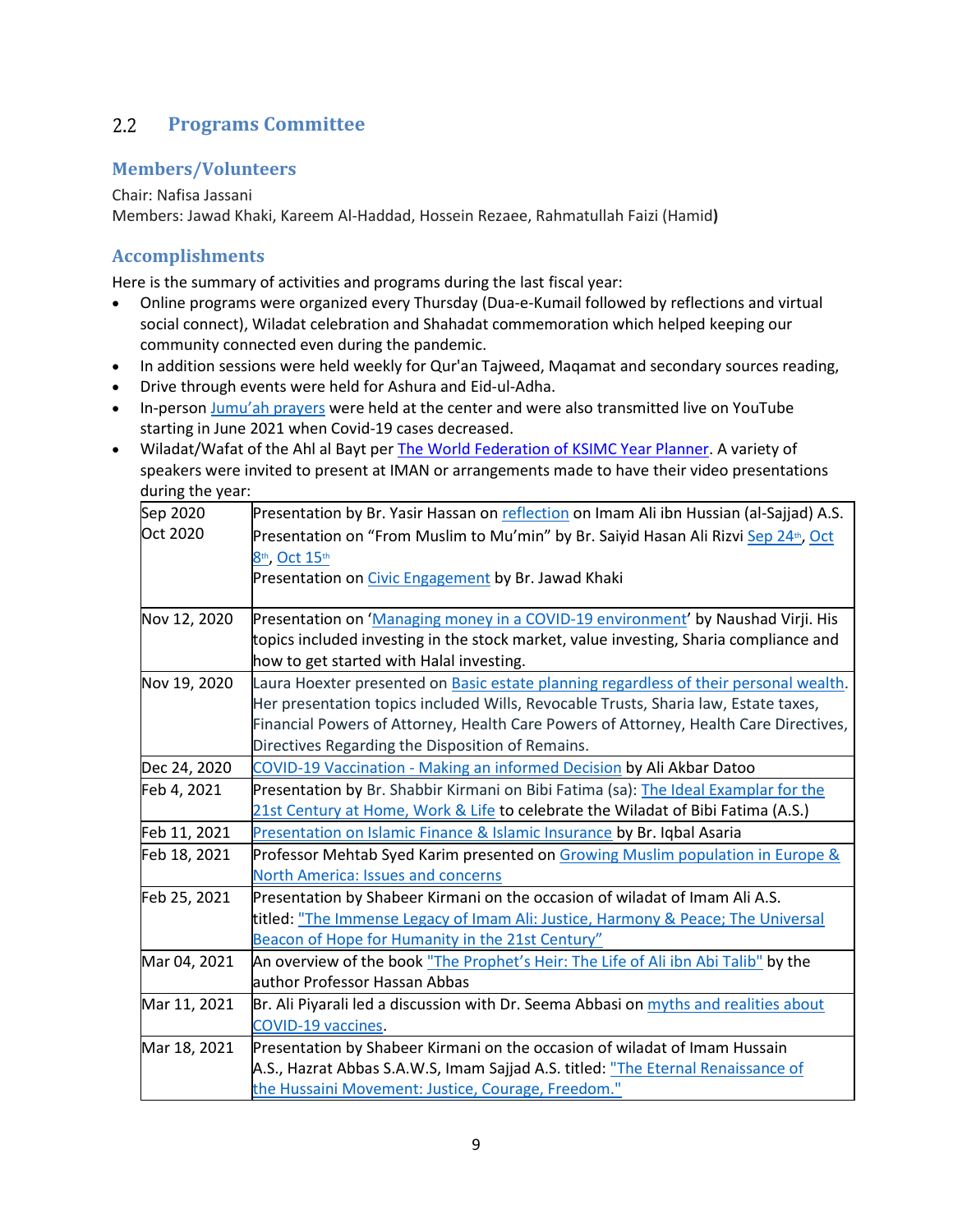| Mar 28, 2021   | Presentation by Shabeer Kirmani on the occasion of wiladat of Imam Mahdi A.J.T.F.      |
|----------------|----------------------------------------------------------------------------------------|
|                | titled: "The Mahdi- The Universal Hope of Humanity"                                    |
| April 10, 2021 | Panel discussion on Socially Responsible Impact Investing considerations during        |
|                | volatile pandemic times with our esteemed speakers and experts: Professor Iqbal        |
|                | Asaria, Br. Naushad Virji, Br. Monem Salam                                             |
| April - May    | Quran circles (English, Arabic Men and Arabic Women) followed by Dua or Community      |
| 2021           | Member presentations. Videos about reflection from Quran by Salim Bhimji were          |
| Ramadhan       | played every night.                                                                    |
|                | Daily Quran family activity sheets were uploaded on the website and Kahoot quiz was    |
|                | held every week.                                                                       |
|                | On eve of 10th, 19th, 20th and $21st$ presentation on Bibi Khadija(A) by Sr. Shabnam   |
|                | Devji, and Imam Ali (A) by Br. Shabbir Kirmani.                                        |
|                | A'amaals recommended for the Laylat-ul-Qadr were held on On the eve of 19th, 21st,     |
|                | and 23rd of Ramadhan.                                                                  |
|                | Annual IMAN Qur'an Conference was held on May 08 and May 09.                           |
| May 13, 2021   | Eid-ul-Fitr Prayers followed by Eid Al-Fitr Meet & Greet                               |
| July 15, 2021  | Conversation with Becky Reitzes, MA, Lead Trainer and Educator with Public Health-     |
|                | Seattle & King County to learn about COVID Community Mitigation Response and,          |
|                | how together, we can continue to move forward and safely reopen our homes,             |
|                | communities & economy.                                                                 |
| Jul 19, 2021   | Special a'amaal for Day of Arafat was held online after Dhuhr                          |
| Jul 20, 2021   | In-person Eid ul Adha prayer followed by meet & greet                                  |
| Aug 2021       | Shaykh Arif was our guest speaker for the first 12 nights of Muharram.                 |
| Muharram       | His topic was: "Islam & God-Centricity: The Final Chapter". All lectures are available |
|                | on YouTube.                                                                            |
|                | Marthiya and latmiya were recited in Urdu, Arabic, Farsi, and English languages.       |
|                | Transcripts provided in English when possible.                                         |
| Sep 2021       | Shaykh Muhammad Umar Ramadhan was our guest speaker for Arbaeen. He spoke              |
| Arbaeen        | on The Relevance of Imam Hussain in a Modern Society                                   |

### **Challenges**

- Our majlis reciters compete with new forms of engagement/entertainment which continue to have billions poured into them. The present day majlis attendee (young or old) finds it more enticing to interactively stick to their connected smart device than listen to a 60-minute monologue that is, often, not relevant to the issues of the present. Weekly new releases of Hollywood and Bollywood also continue to captivate the imagination of people. Needless to mention professional sports and the glitz/glamour surrounding these professions that conquer many minds. To counter such and other similar phenomena, and for our religious gatherings to continue to be of significance in people's lives, our faith communities need to be current on topics of social need and/or interest. We need to also evolve the mode of engagement by offering exciting new ways to engage on spiritually/socially relevant topics of our time.
- A spiritually vibrant community grows into a strong organization. We need more participation and engagement from all members of the congregation. We need to avail ourselves of the opportunities throughout the year to self-develop and help our youth develop in spirituality, religious knowledge, Qur'an proficiency as well as develop public speaking/presentation skills.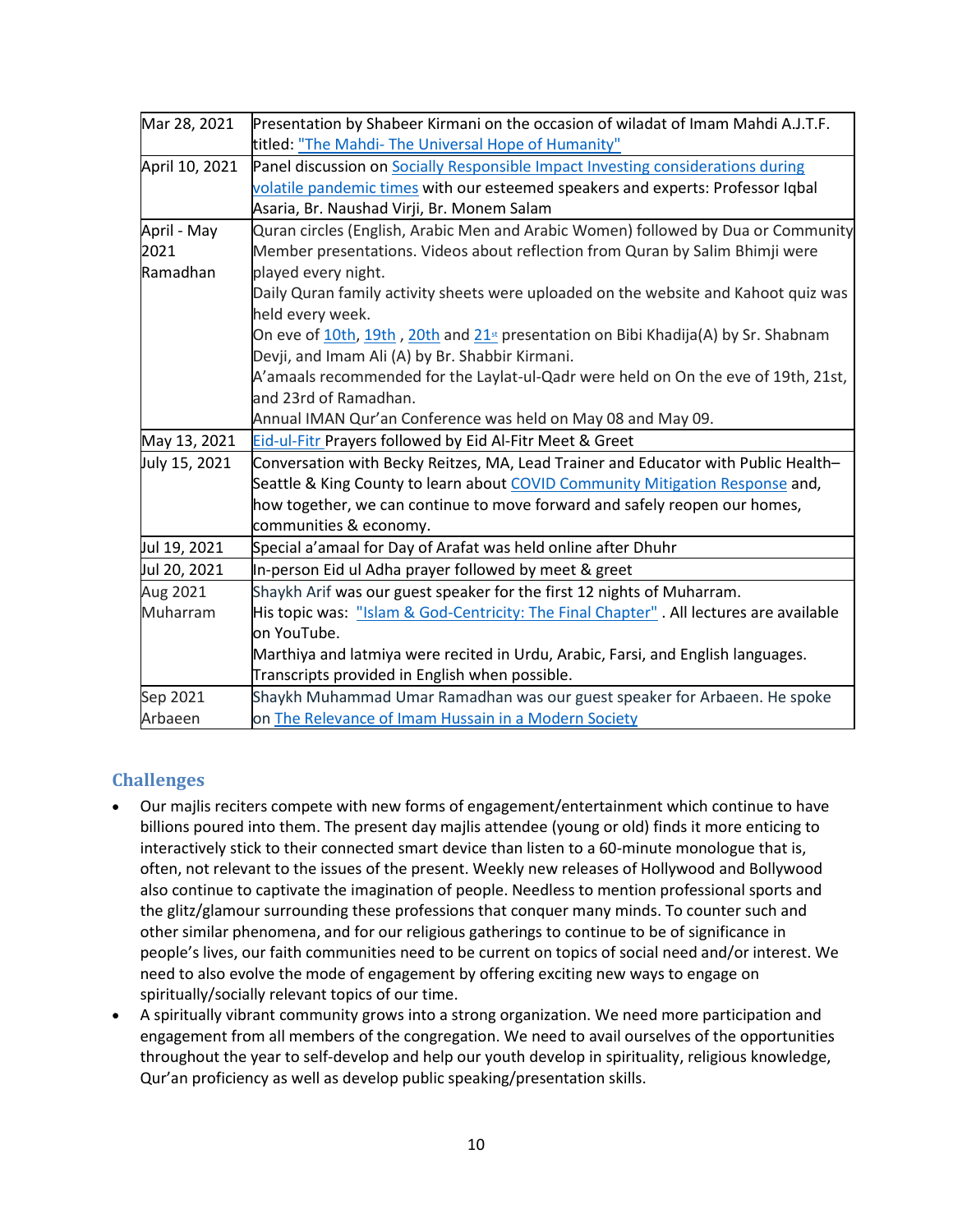- As we live through the pandemic with the programs becoming online, and due to Covid-19 social distancing norms, community participation has become even more challenging.
- Engagement of parent/youth to prioritize creation of special programs for children and youth has been an ongoing challenge.

### **Opportunities**

- We are a blessed resource rich community of great potential that can grow to realize our potential through active participation.
- In the inclusive climate promoted by City of Kirkland we have an opportunity to serve and or impact our broader community by suitably tailoring our programs.
- With programs being held online, it provides opportunity to invite speakers from all over the world.
- Further expand the program committee with new community members for more participation and collaboration.

### **Recommendations**

- Recruit creative, self-initiated, resourceful individuals to serve on the committee.
- Grow speaker/reciter pool to develop spiritual vibrancy and energize communal development. Explore diverse topics to engage wider audience.
- Continue live broadcast, even when in-person programs restart.
- Increase participation in celebratory and commemoratory events, including more participation from Sunday School.
- Clarify the roles and responsibilities of the members and volunteers. Responsibilities need to be better divided amongst the team-members, so the tasks can be better planned and executed.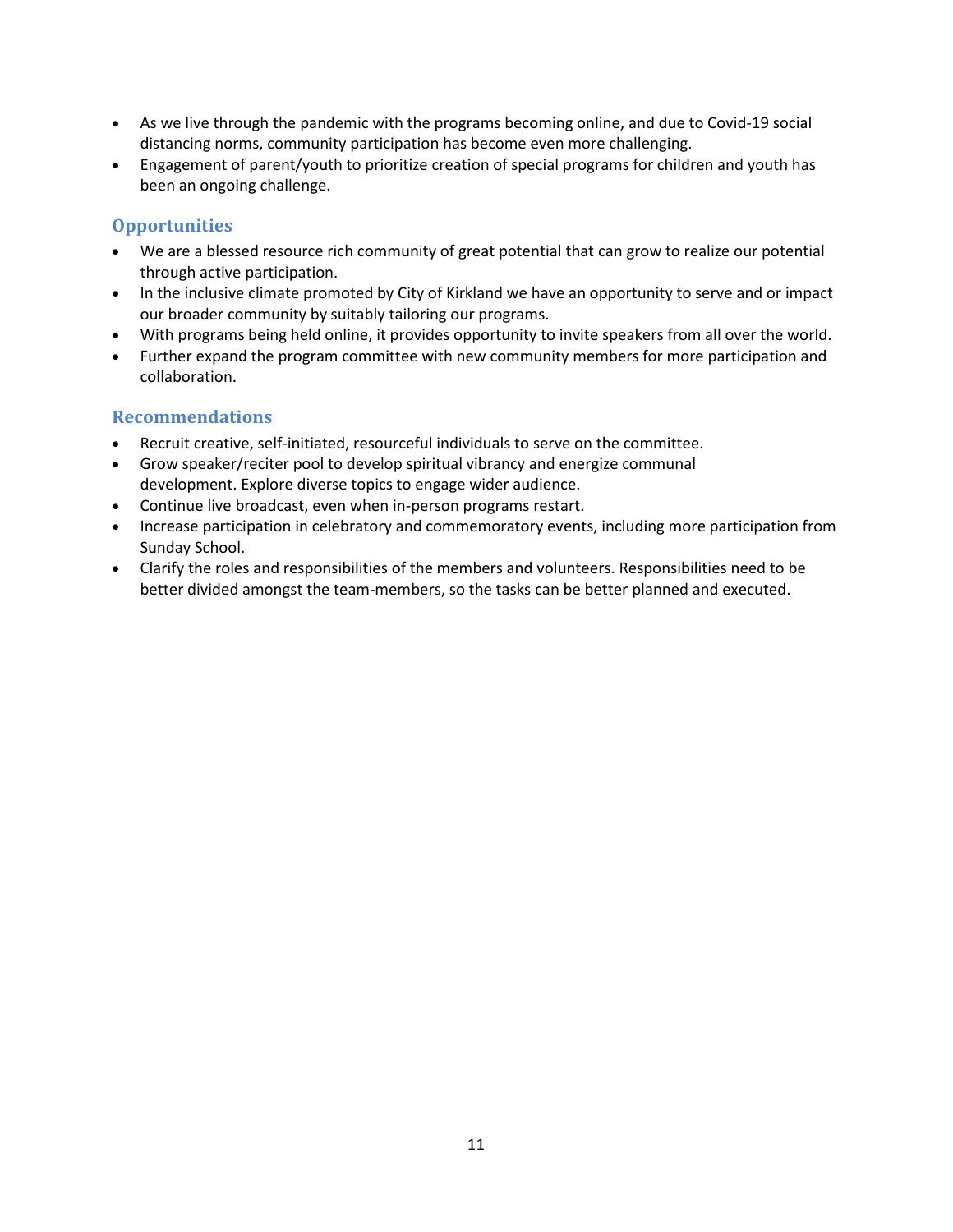#### <span id="page-11-0"></span>**Social Services Committee**  $2.3$

#### **Members**

- Hossain Rezaee
- Kareem Al Haddad
- Sheharbano Jafry
- Ghadeer Baghai
- Abbas Al-Kinani
- Nafisa Jassani
- Rahmatullah Faizi (Hamid)
- Jawad Khaki
- Abbas Kazmi: Chair

### Accomplishments

- Distributed around \$130,000 for various local and international Social Services causes. Please see the text that follows in this section as well as the financial section of the AGM report for the details.
- During Ramadan 1442 AH, IMAN Center donated \$100,000 to support organizations, both international and local. Generous donations were made to international organizations given the extraordinary hardships and circumstances in the world due to COVID-19.

#### International

- o Donation in the amount of **\$30,000** was made to the **[Hussaini Foundation](http://www.hussainifoundation.org/) in Pakistan**. This enabled the Hussaini foundation to distribute rations to around 600 families all over Pakistan. Each ration package was one month of staples for a family of six.
- o Donation in the amount of **\$30,000** was made to the **[Alimaan Charitable Trust](http://alimaan.org/) in India**. At a cost of \$18 per one-month package of staples, this donation from IMAN provided help to 1700 families at various locations in India outside of Mumbai.
- o Donation in the amount of **\$30,000** was made to **[Development Relief Foundation](https://drfcharity.org/) ("DRF") in Iraq**. DRF has been providing extraordinary humanitarian and social services in Iraq for many years. IMAN's contribution helped around 300 families, family size of five, with one month of staples and Eid gifts.

#### Local

- o Donation in the amount of **\$10,000** was made **to [Attain Housing](https://www.attainhousing.org/) based in Kirkland, WA**. Attain Housing provides transitional housing and rental support to families and individual on the east side of Seattle. During these difficult COVID-19 times, the need for housing and rental support in the local community has seen an up-tick and IMAN Center stepped up to bolster the efforts of Attain Housing.
- $\circ$  The Social Services Committee met with representatives of each of the organizations in virtual meetings spread over about two months. Each of these organization and its needs were thoroughly vetted. Proper documentation for financial transactions of the donations was also obtained from each organization. Only after this vetting process, individual and independent review of each organization and consensus of the Social Services Committee the decision was made to make the IMAN Center donation to each.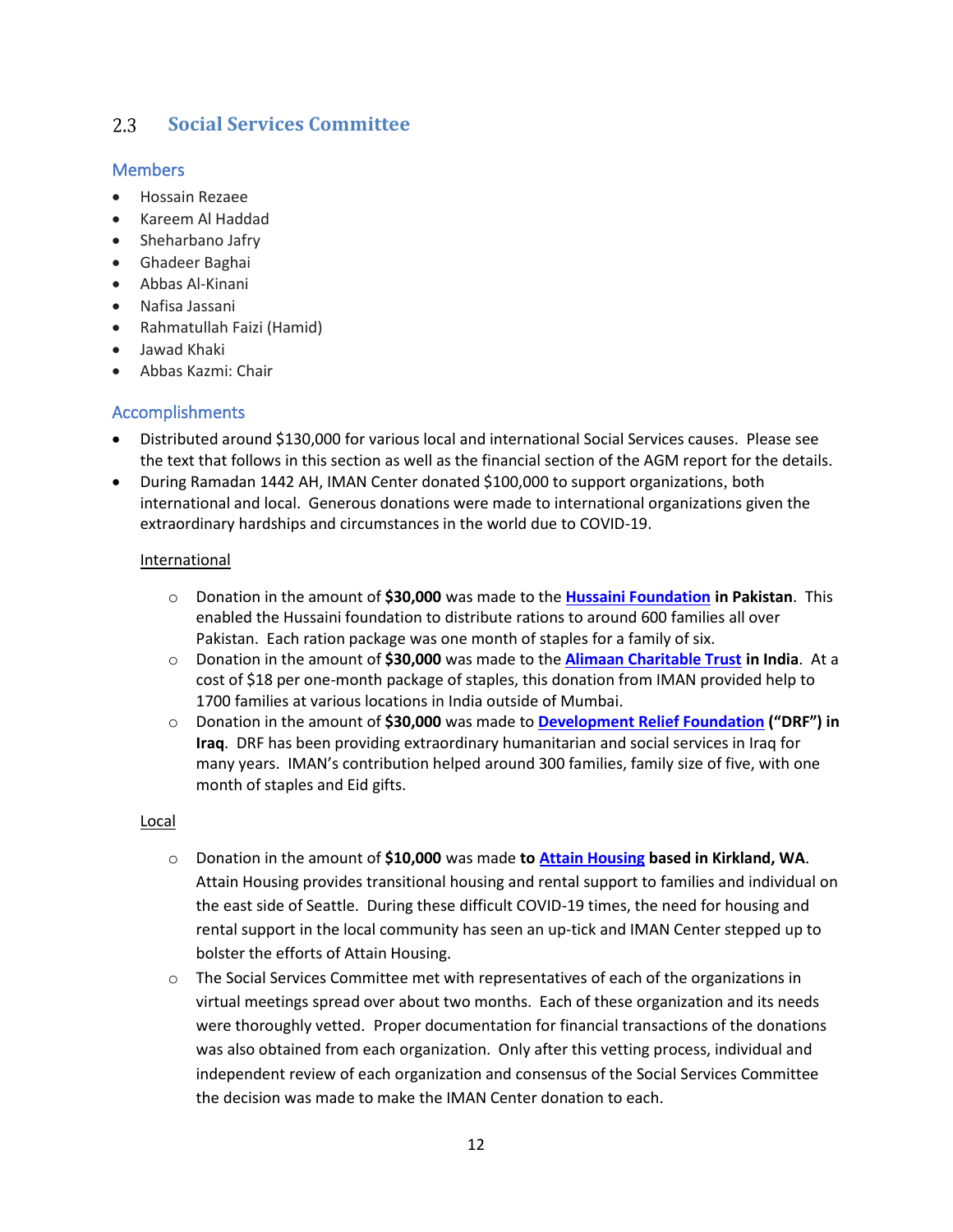- $\circ$  IMAN Center donated \$4,000.00 to the White Center Food Bank to provide halal turkeys, to Muslim and other families for Thanksgiving 2020. Halal turkeys were provided to around 60 families, and other families that don't prefer turkeys were provided halal chickens. White Center Food Bank focuses to minimize hunger while nourishing community, nurturing selfreliance, and embracing our rich cultural diversity. IMAN Center has a long-standing relationship of mutual support with White Center Food Bank for a number of years.
- IMAN Center's partnerships with St. John's Episcopal Church for monthly community dinners, started in June 2017, continues to flourish.
	- o Due to COVID-19 the in-person dinners were put on hold in March 2020 with grocery cards provided in lieu of dinners till May 2020.
	- o During the holiday season of 2020, with a contribution of \$1350 from the IMAN Center, along with \$500 contribution from St. John's, 74 grocery cards were provided to all residents of John Gabriel House senior center in Redmond. IMAN Center youth wrote handwritten notes to accompany the grocery cards; this was coordinated by the youth as a group activity on a short notice from 12/4 to 12/9. The grocery cards along with the notes were delivered to John Gabriel House by IMAN Center youth (Kamil, Alizeh and Saif Zaidi) on Dec 10, 2020.
	- o The community dinners have restarted since June 2021. The joint St. John's-IMAN community dinner's planning committee has asked IMAN to take the lead in planning of the dinners. The planning committee meets at least twice a month to review execution of the previous month's dinner and plan for the next dinner.
	- $\circ$  Keeping in mind safety precautions due to COVID-19, the dinners are take-out with a food bag provided to guests. 3-4 IMAN Center volunteers have been consistently serving at these dinners.
	- $\circ$  The Aug'21 and Oct'21 dinners were hosted in the IMAN Center parking lot with excellent participation and active support of IMAN volunteers.
	- $\circ$  The financial contribution directly from the IMAN Center for 2020-2021 for the community dinner was \$4616.49 with an additional \$587 indirect contributions.
	- o
- Identified local deserving families (sayyid and non-sayyid) and distributed the collected Fitra funds. \$7,750 were collected and distributed in the form of gift cards.
- Since Muharram of 1442 AH (August 2020), Sr. Sidra Naqvi has been coordinating members of the IMAN Center community to provide cooked meals to homeless shelters. Through the compassionate and generous efforts of volunteers from IMAN, particularly sisters, home cooked meals have been delivered every other week to the Tent City in Seattle, a temporary housing facility for the homeless. Direct individual donations have also been provided to the Sophia Way, an organization providing support and housing for women facing homelessness. During Ramadan in 2021, blankets and care packages were also delivered to the Tent City. Sr. Sidra and her team have plans to continue this excellent effort.
- Like previous years, we continue to help families and individuals approaching IMAN Center for assistance with their immediate needs, for example, rent and utilities. In addition, miscellaneous emergency financial needs, generally not addressed by other avenues of help, are also supported.
- Social Services Committee implemented changes to qualifying and screening applicants seeking assistance. All applicants now require at least one reference from a social services organization that they are, or have, previously worked with that could verify their need for assistance. The references could also be from a community or religious center like a Masjid or Church that the applicants belong to. This change is implemented as the IMAN Center does not have the capacity and skills to properly conduct the initial and follow-on case work or conduct or verify any back-ground checks.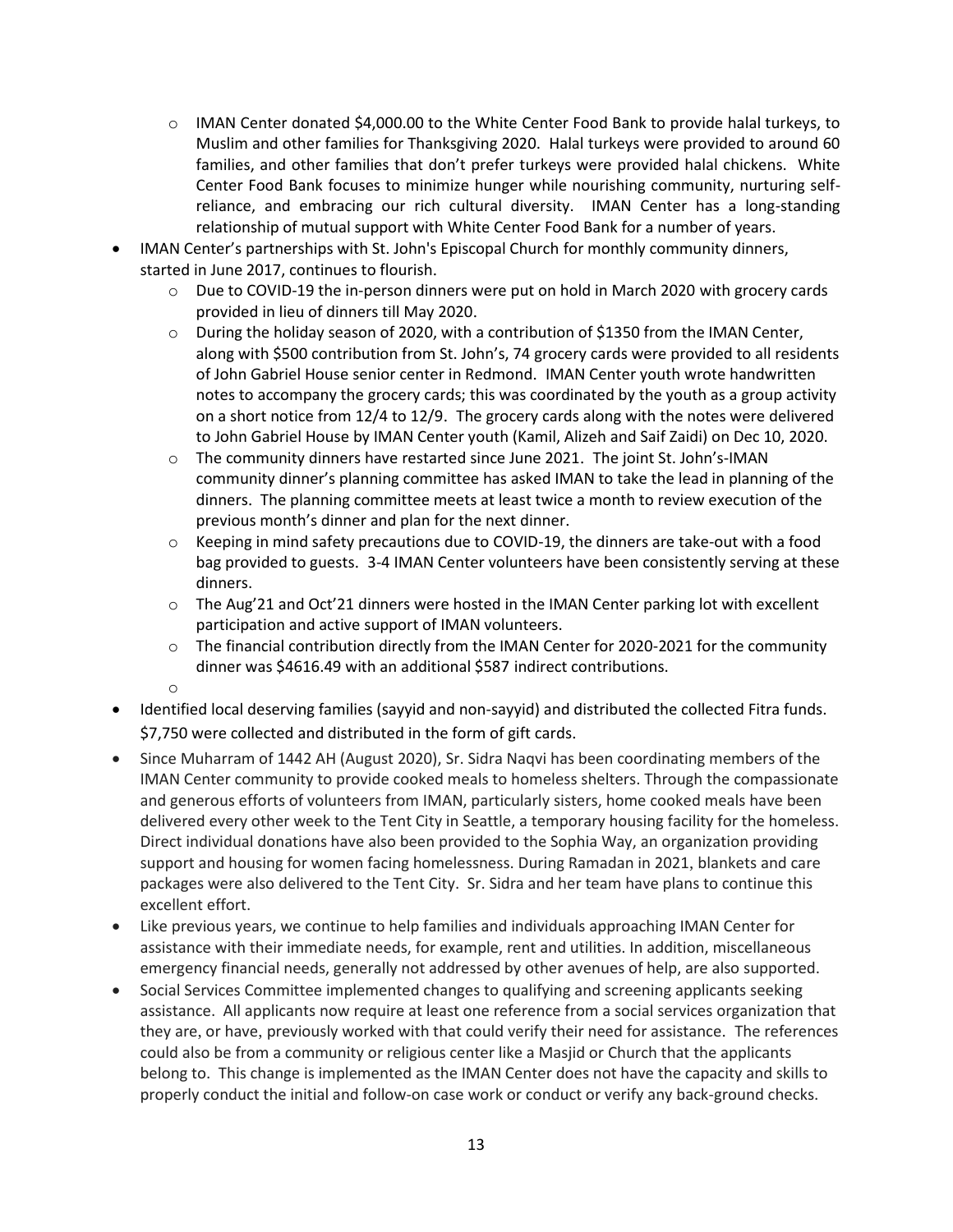- $\circ$  Along this line, last year the Social Services Committee had implemented the plan of having those seeking financial help from IMAN to first contact centers which are in closer proximity to the aid applicant. Per this plan, IMAN continues to work as much as possible with local Islamic centers that better understand the broad needs of those seeking assistance, and also qualify them for the help IMAN can extend.
- Social Services Committee has continued to meet every Friday evening to discuss on going work and to look for opportunities to provide support in the broader community where the IMAN Center can help. The dedicated members of committee are always looking to better serve the community in a fair, equitable and inclusive manner within the capabilities, abilities and resources that the IMAN Center can provide.

### **Challenges**

- Most of the challenges remain the same as in previous years.
- Demand for housing and other needs will continue. We need to strengthen our existing partnerships and find more ways to combine resources provided by IMAN with services offered by other organizations to help those seeking assistance to get on the path of self-sufficiency.
- Helping applicants with complicated cases that require ongoing follow-up at various times of day, including during regular business hours.
- The committee will likely remain short staffed in the upcoming year.
- The committee needs more dedicated volunteers that are willing to take on initiatives and carry them through for the long term.
- We need more volunteers particularly Arabic and Farsi speaking sisters who can talk to and assist applicants reaching out to the IMAN Center.

### **Opportunities**

• We have tremendous talent and experienced people in our community. Avail the talent and experience of the IMAN and broader Muslim community to better and more comprehensively serve our broader communities.

### Recommendations for next year

- Better engage with other social services and community organizations to understand needs within the broader community and figure out ways that IMAN Center provide help.
- Continue and strengthen the partnership with St. John's Episcopal Church to host monthly community dinners. Explore ways to expand beyond once-a-month dinner on how via the partnership other social services can be provided
- Nurture existing connections and build new connections with other local Social Services organizations, such as shelters, food banks, tent city, churches.
- Provide more support to the IMAN volunteers serving meals to the Tent City in Seattle.
- Work with the IMAN Executive Committee to explore avenues to utilize the IMAN physical facility to provide hands-on social services in the community once the COVID-19 situation is under control.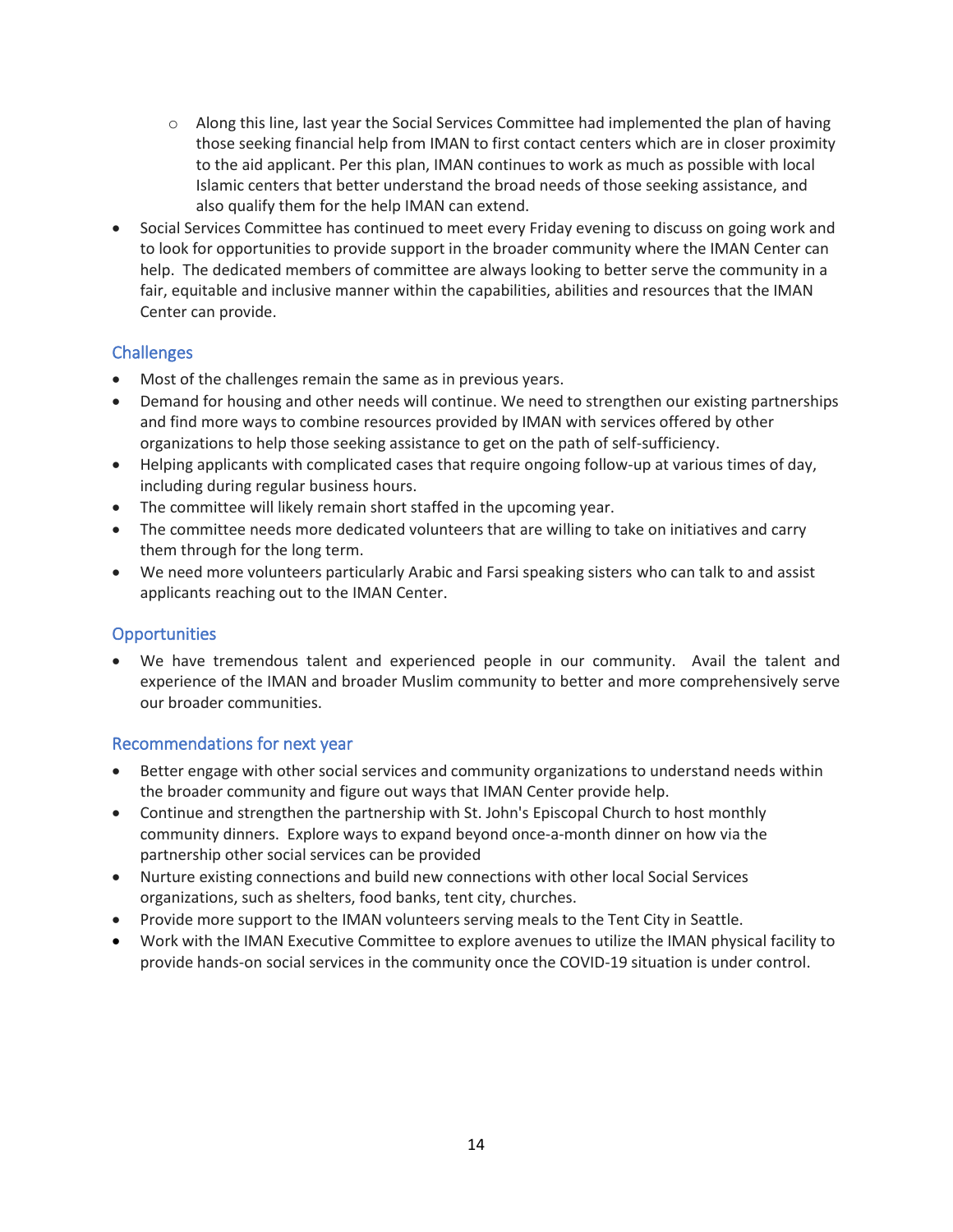#### <span id="page-14-0"></span>**Facilities Committee**  $2.4$

### **Members**

**Chair**: Hossein Rezaee

**Members**: Jawad Khaki, Shaheed Chagani, Ali Haider, Sr. Zehra Naz, Nuri Mansoori

### **Accomplishments**

• Daily and Friday congregational prayers remain suspended due to COVID-19 pandemic and weekly Thursday programs were online.

• After review of COVID-19 Pandemic status, consultation with several community members on Thursday October 15th, 2020, and in light of the infection rate uptick around the world as well here locally, IMAN Executive Committee has decided to continue all is religious services virtually and not resume in person services in Kirkland.

• Fire sprinkler system was tested by Ryan Cleveland Services, LLC. The inspection and testing of the fire sprinkler system is required every 10 years.

• Annual fire Sprinkler Back Flow Prevention Assembly test required by the City of Kirkland were completed by a license contractor.

- Security alarm system malfunction was inspected, and problem resolved by professional contractor.
- IMAN Indoor air quality and filtration was inspected by the King County representative.

### **Challenges**

• A building the size of IMAN requires a significant amount of attention for its general upkeep and maintenance. We have been blessed and fortunate to have people with flexible working schedules who have been able to help. Longer term, it might be necessary to have a dedicated facilities manager. • IMAN roof, now >13 years old, needs a thorough maintenance. Leaks have appeared at the main hallways which have been patched by Facilities team volunteers. There may be one or more areas of the roof that require a significant repair.

### **Opportunities**

• Continue strengthening the Facilities Subcommittee

### **Recommendations for next year**

- Pressure wash IMAN building and all walkways around building
- Re-carpeting the main prayer hall.
- Develop a facilities maintenance manual.
- Increasing community involvement & awareness in keeping the facilities clean and safe.
- Install security cameras at the entrances and the parking area.
- Improve signage throughout the building (interior).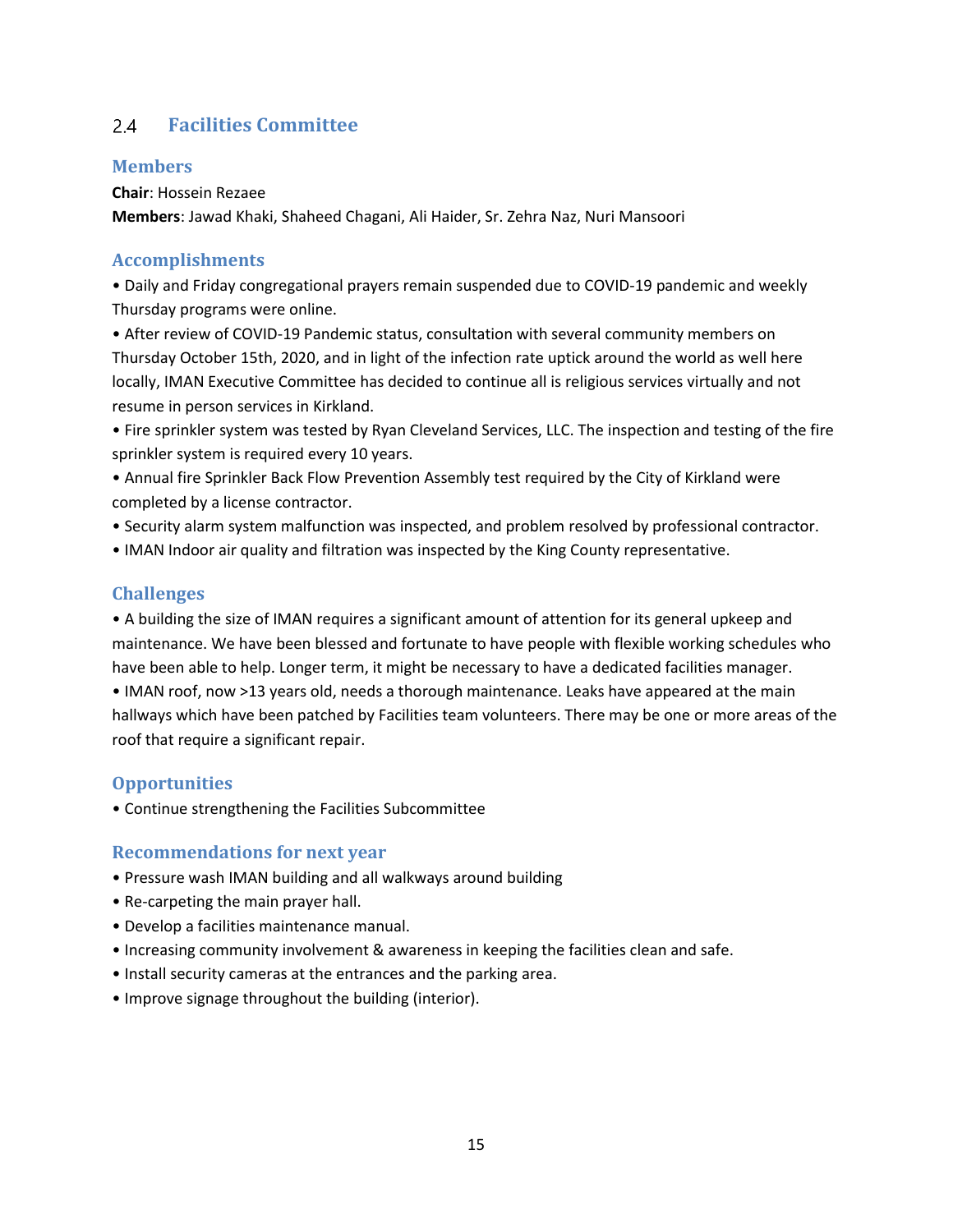#### <span id="page-15-0"></span>2.5 **Hospitality Committee**

### **Members**

**Chair**: Kaniz Khaki, Hayatullah Haidar

**Committee members**: Kiyan Mansuri, Nuri Mansuri, Firdos Al-Haddad, Zahra Ghatrani

**Additional helpers**: Hossein Razaee, Karim Al-Haddad, Sabra Rizvi, Shakera Habib, Robina Qureshi, Nafisa Jasani, Hamid Rahmatullah

### **Accomplishments**

Due to the Pandemic activities in 2020/2021 were limited to:

- Eid ul Adha celebration. Takeout lunches were distributed after prayers
- Drive through Tabarruk distribution was organized on Ashura day. Masks and sanitizer bottles (provided to us by King County) were also distributed

### **Challenges**

- Enough volunteer for safe restart. All our regular volunteers are older generation, who are more vulnerable. Safe restart proposal has been developed in accordance with King County guidelines. This will require people to implement this plan, for which people have not signed up yet.
- Deterioration of social connection due to lockdown.

### **Opportunities**

- Encourage and engage younger members of the community to participate in Hospitality Committee activities, especially during the pandemic as the older generation volunteers are more vulnerable.
- Devise new ways to help youth build connections with seniors
	- o Check-up on and provide (safe online) companionship to seniors who have not been able to attend in person
	- $\circ$  Assist seniors with household chores (lawn moving, cleaning, shopping etc)

#### **Recommendation for the next year**

• Nurture communities of service and build a congregation of character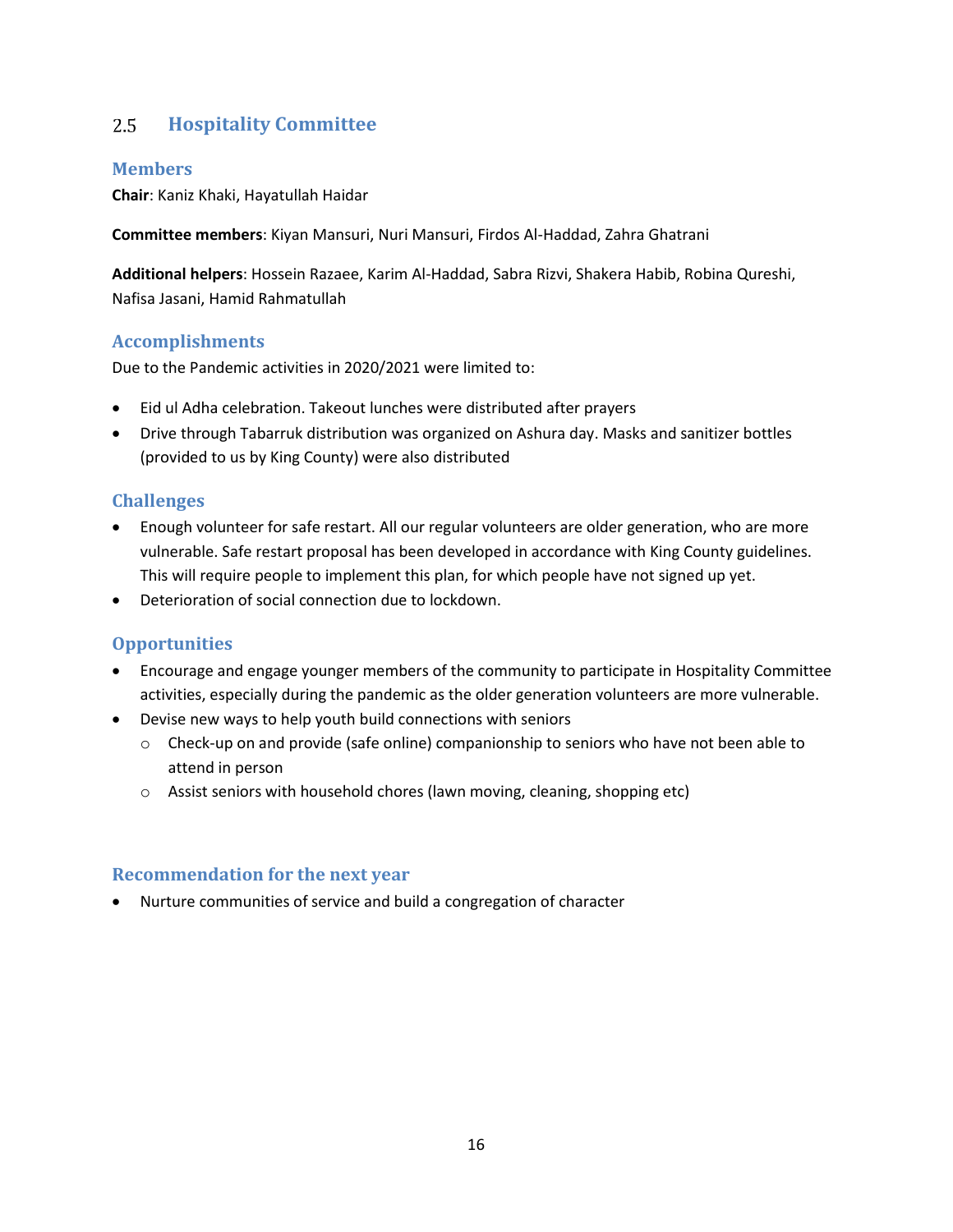#### <span id="page-16-0"></span> $3<sup>1</sup>$ **Other Services and Activities**

#### <span id="page-16-1"></span> $3.1$ **Funeral Services**

Members of IMAN have continued to provide funeral services when contacted. IMAN recommends the services of the House of Mercy in Kent.

As we see continued cases where bereaved families insist on burying at cemeteries in Bellevue, Redmond, Issaquah and Lynnwood, there is a need for a dedicated Muslim section at local cemeteries.

Muslim Association of Puget Sound (MAPS) continues to be very cooperative with our community whenever there is a need to use their Ghusl facilities and even arranged for additional volunteers when needed. We would like to express our gratitude for their generosity and continued cooperation.

Given the increased demand in recent years, more people are needed to help with funeral services. Those interested to help can sign-up by joining the *imanfuneral@yahoogroups.com* email list, where notification is sent when volunteers are needed.

#### <span id="page-16-2"></span> $3.2$ **Aqd Nikah Services**

As a sign of a growing community servicing increasing needs, IMAN conducted several Aqd Nikah ceremonies during the past year as a service to Muslims in the area. We have an established process in place that streamlines the Aqd using a draft marriage contract that was designed by the World Federation. The services provided include issuance of a Certificate for Islamic Nikah as well as the official Certificate of Marriage for the State of WA.

IMAN is also approached occasionally to witness and document the pronouncement of Islamic Talaq (Divorce). One area of expansion to be considered is Islamic matrimonial services to facilitate match making and marriage counseling.

#### <span id="page-16-3"></span>**Newsletter/Communication/Web Site**   $3.3$

Communication with IMAN community has been through announcements during our programs online or at the IMAN Center, our web site, our Twitter account, our Facebook page, WhatsApp groups and through email lists. IMAN's website and use of digital and social media needs enhancement. This is an area with huge potential to better communicate and stay in touch with the IMAN as well as impact the broader Seattle community and can benefit from passionate and dedicated volunteers.

#### <span id="page-16-4"></span>**Greater Seattle Social Support Network**  $3.4$

Greater Seattle area continues to receive its share of refugees and immigrants who have had to flee oppression and/or violence. Many of these new arrivals in this land of immigrants are facing numerous life challenges to re-establish themselves. IMAN Social Services committee over the years has done a commendable work in providing financial help (for rent, medical bills, groceries, auto-repairs, etc.) to those in need. The geography served by IMAN Social Service volunteers spans from Des Moines to Everett. The limited assistance provided by IMAN through its small volunteer bases is much appreciated and has helped many avert crisis.

IMAN Executive Committee recognizes that this small volunteer base cannot sustain the growing base of people who need help or will need help. Further, people who find themselves in difficult life situations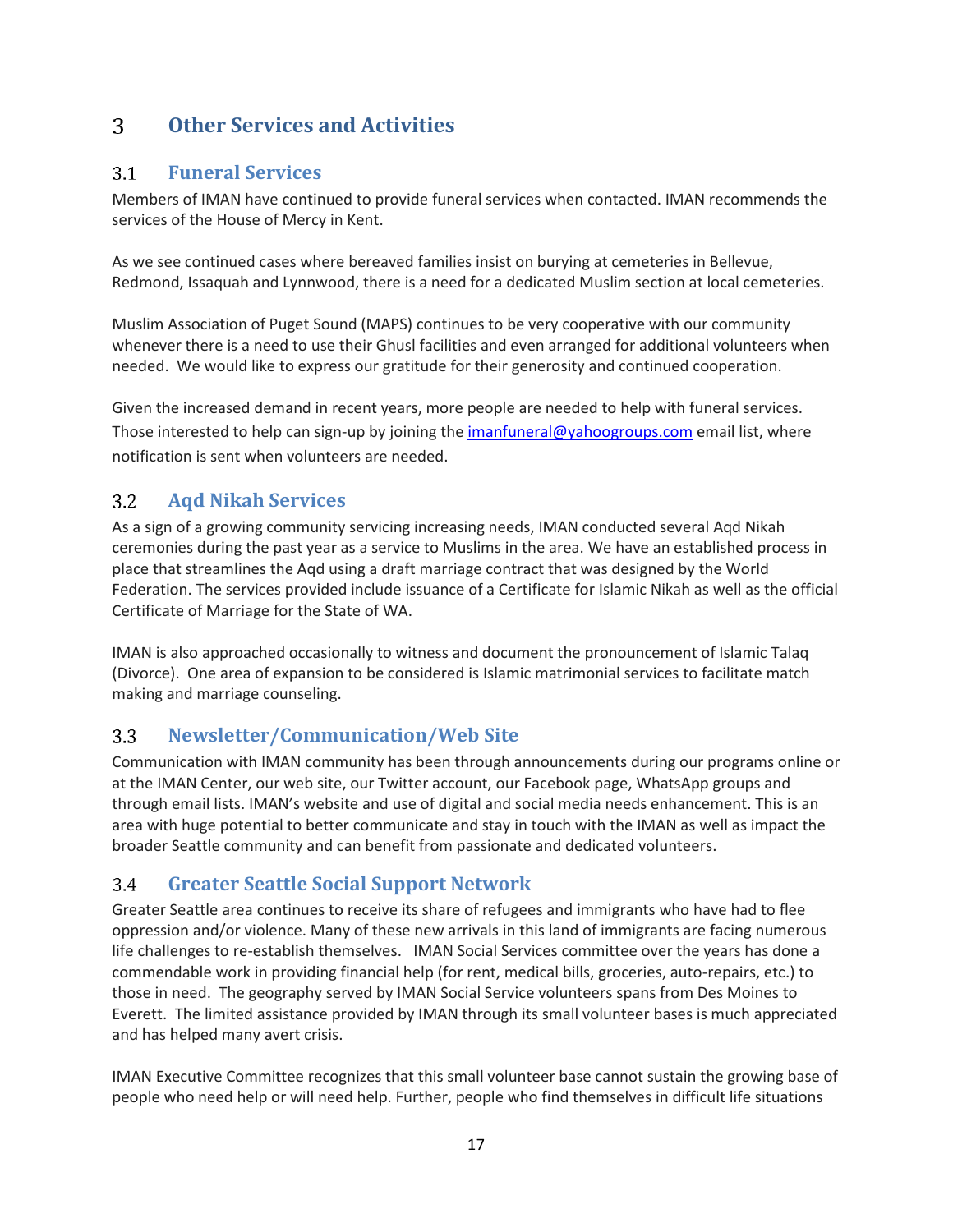are often in need of more assistance to get back on their feet than the small (e.g.,  $\le$  \$500 rental assistance) that is provided. It is for this reason we need to shift focus to redirect those applying to IMAN for assistance to first contact Islamic and other Faith based and/or community centers which are in closer proximity to the aid applicant. By doing so, we hope with time, to grow the social service volunteer base that can come to assist people in difficult financial or health situations and also tap into a broader donor pool.

The shift of focus in how the social services committee will operate will require us to engage more Islamic communities and when necessary, train and/or assist these communities to build competencies in their social service arms. Talent within the IMAN community is needed to network and when necessary share best practices developed at IMAN with other organizations in the Greater Seattle area.

ْ يْسَ الْبِرَّ أَن تُوَلُّوا وُجُوهَكُمْ قِبَلَ الْمَشْرِقِ وَالْمَغْرِبِ وَلَٰكِنَّ الْبِرَّ مَنْ آمَنَ بِاللَّهِ وَالْيَوْمِ الْآخِرِ وَالْمَلَائِكَةِ وَالْكِتَابِ وَالنَّبِيِّينَ  $\ddot{\phantom{0}}$ َ َ <u>:</u> َٰ لَ َ .<br>.  $\overline{a}$ َ  $\overline{a}$ ٍ<br>ب ب ر ْ **م** ل َ ٔ<br>ا ي لَّ ر ر ي ر َ ; ت َ <u>بة</u> ر  $\overline{a}$ َ ر وَآتَى الْمَالَ عَلَىٰ حُبِّهِ ذَوِي الْقُرْبَىٰ وَالْيَتَامَىٰ وَالْمَسَاكِينَ وَابْنَ السَّبِيلِ وَالسَّائِلِينَ وَفِي الرِّقَابِ وَأَقَامَ الصَّلاةَ وَآتَى الزَّكَاةَ<br>وَ َ ر ر<br>ئ َ ر :<br>ا َ </sub> َ ا<br>ا ت  $\ddot{\phantom{0}}$ َ ر بر ب **ء**  $\ddot{\phantom{0}}$ َ ة<br>أ َ مُ َ َ َ </sub><br>د َ وَالْمُوفُونَ بِعَهْدِهِمْ إِذَا عَاهَدُواءِ وَالصَّابِرِينَ فِي الْبَأْسَاءِ وَالضَّرَّاءِ وَحِينَ الْبَأْسِءِ أُولَٰئِكَ الَّذِينَ صَدَقُواء وَأُولَٰئِكَ هُمُ الْمُتَّقُون ر إ ْ ر َ ر َ ر مد َٰ َ ا<br>ا  $\ddot{\phantom{0}}$ ر ئ َٰ  $\ddot{\cdot}$ ر َ ر ا<br>ا  $\ddot{\cdot}$ َ َ

4:1 Righteousness is not that you turn your faces toward the east or the west, but [true] righteousness is [in] one who believes in Allah , the Last Day, the angels, the Book, and the prophets and gives wealth, in spite of love for it, to relatives, orphans, the needy, the traveler, those who ask [for help], and for freeing slaves; [and who] establishes prayer and gives zakah; [those who] fulfill their promise when they promise; and [those who] are patient in poverty and hardship and during battle. Those are the ones who have been true, and it is those who are the righteous.

#### <span id="page-17-0"></span>3.5 **Outreach Efforts**

Due to the COVID-19 pandemic our focus this year has been around responding to community needs details of which can be found in other sections this report.

Reliable sources of information about Islam and opportunities for others to interact with practicing Muslims continue to be of great interest to the broader community to develop a better understanding of Islam and Muslims.

The IMAN Community continues to reach out. In the process, we are enhancing awareness as well as relationships with more organizations in the Greater Seattle.

### **Accomplishments**

#### **Islam 101 Presentations and Discussions with various groups hosted at IMAN:**

IMAN maintains an open-door policy to all its programs and activities. Numerous students from local schools, colleges and faith communities visit and participate in IMAN programs.

#### **Talks on Islam and/or Muslim Perspective given off-site**

Br. Jawad Khaki visits local area churches and educational institutions on as need basis.

#### **Community networking by Br. Jawad Khaki**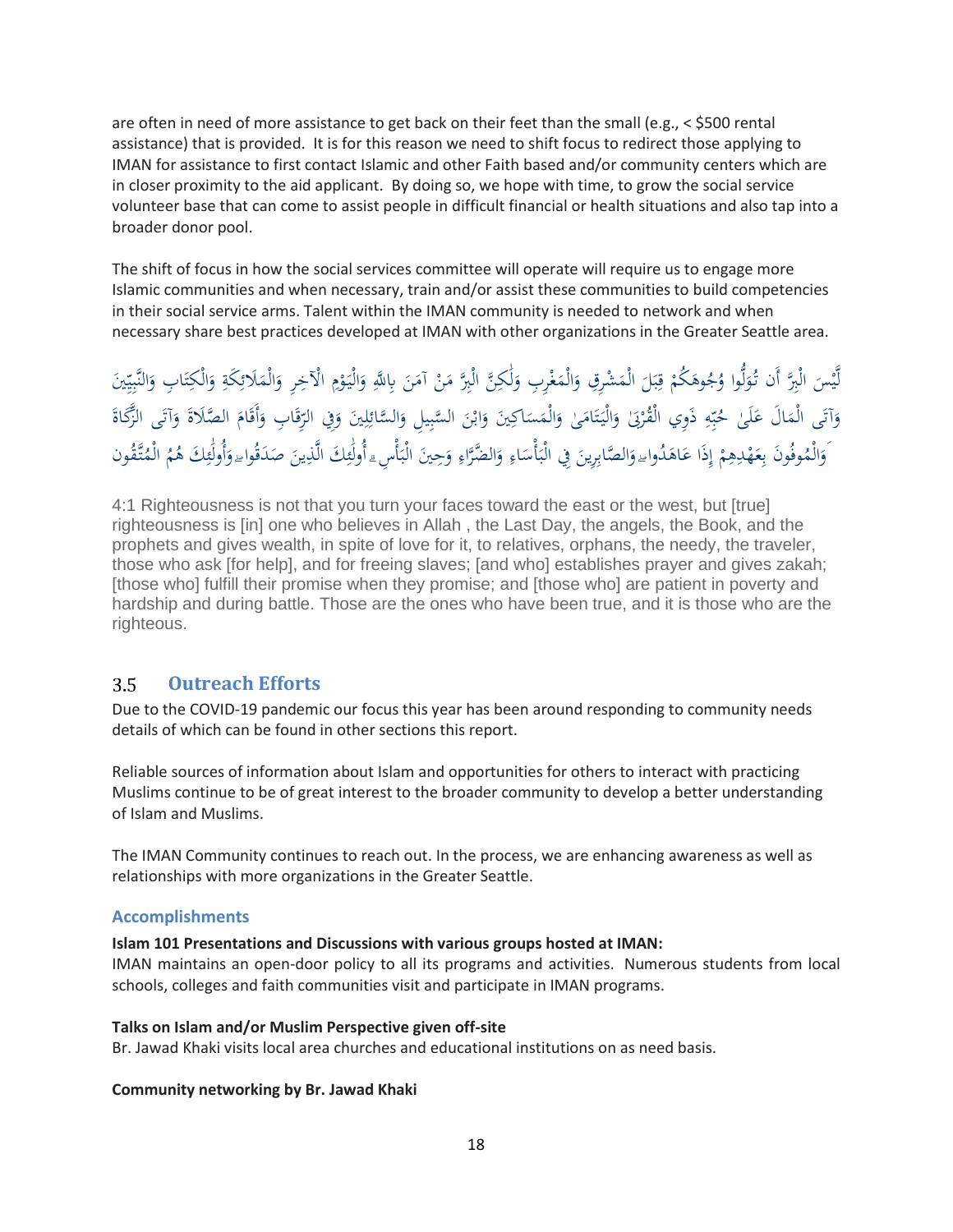• When possible, participate in the monthly  $F.I.R.E.$  planning meetings to explore ways to promote interfaith understanding and cooperation on the Eastside. The following events were organized this year:

### **Challenges**

Need more people to help with Community Outreach.

#### **Opportunities**

- Educating our neighbors and colleagues on Islam and Muslim
- Improve resources available on the [http://iman-wa.org](http://iman-wa.org/)

#### **Recommendations**

- When qualified people with a strong commitment and time available can be identified, classes related to specific Islamic beliefs and practices ought to be offered on a regular basis.
- There need to be well thought out, well supplied and easily accessible resources available for visitors, those interested in learning about Islam or Muslims, and for new converts.
- Stimulating discussion among IMAN members interested in these areas is recommended as a means for clarifying outreach interests, level of commitment, and resources needed. Recruitment of IMAN members to be involved in outreach efforts must be done in the context of their existing commitments. Individuals interested in reaching out tend to be the same members who are already heavily involved in multiple IMAN activities.
- There is a continuing need for improved coordination between Muslim Communities as part of Greater Seattle Council of Muslim Communities.

#### <span id="page-18-0"></span> $3.6$ **Dr. and Mrs. Amir-Hossein Naini School Scholarship Fund**

- This year, the committee continued to market the existence of the scholarship both through email campaigns as well as postings at local and private institutions in the US. Despite this, no scholarship applications were received this year and, as such, none was awarded.
- One member of the committee retired this past year, with 2 IMAN members currently supporting the scholarship fund. Although a number of potential candidates were screened for this third position, none has yet been identified to serve. Referrals for a new committee member who has attended graduate school in the US and excelled in their field of choice are welcomed.
- To date, 4 of the 5 awardees of this scholarship have been women, covering fields as diverse as medical, Anglo-Middle eastern linguistics and immigrant policy making studies, representing diverse cultural heritages. The Scholarship fund continues to annually grow with more donations received and with the goal that the income from the fund will cover the cost of the annual scholarship award made. The committee has increased the scholarship amount to \$10K for the coming year.

#### <span id="page-18-1"></span> $3.7$ **Youth Activities**

### **Establishment of official IMAN Youth Committee**

The IMAN Youth Committee (YC) was established this past year. In April 2021, the Terms of Reference for the Committee were drafted and sent to the IMAN Executive Committee for approval. After discussion with the EC, feedback to the TOR was incorporated, and the Youth Committee was officially formed.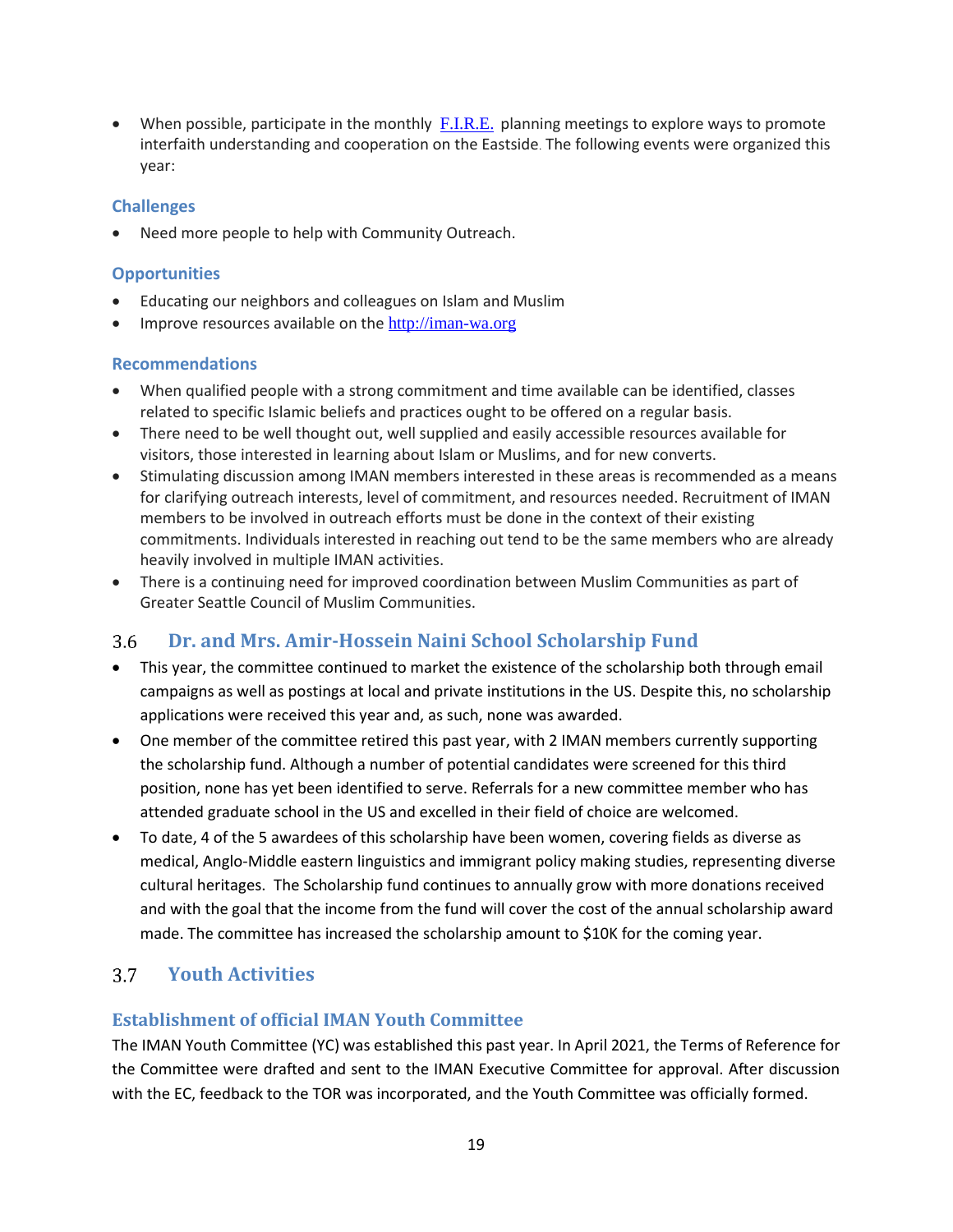It was decided that the committee would be comprised of a Leadership team, with a President, Vice President, Secretary and Treasurer, of High school aged students elected from the IMAN community; supported by representatives elected from the IMAN Sunday School classes.

Applications for the elected positions for the Youth Committee Leadership team were invited in May 2021, and then Elections for the Leadership Team were held. A six-person Leadership Team of high school-aged students was created. The Student Representative elections were conducted in May. From it, three additional members were elected. Below is the elected Committee:

Leadership Team:

- President Mariam Kazmi
- Vice President Alizeh Zaidi
- Treasurer Saif Zaidi
- Secretary Ali Naqvi
- Activities Promoters Daania Abbas, Alaa Al-Musawi

### Class Representatives:

- 4 th Grade Rep Laila Kamin
- 4 th Grade Rep Pakan Dadfarnia
- 7<sup>th</sup> Grade Rep Mohammad Kazmi

### **Activities for the year**

The formal Youth Committee was established towards the end of the last year.

- No activities were organized from January to April 2021 by the earlier Youth Group, due to unavailability of volunteers and lack of interest.
- At the request of the IMAN Sunday School, the Leadership Team began creating a yearbook. It was completed in September 2021 and printed in October. At the end of November, the Youth Committee hosted a distribution event where Sunday School students were able to pick up their yearbooks
- Along-side it they also held a Clothing Drive for new clothing in coordination with local youth nonprofits. The clothing was donated to Refugees Northwest and the Refugee Resettlement Office of Western Washington.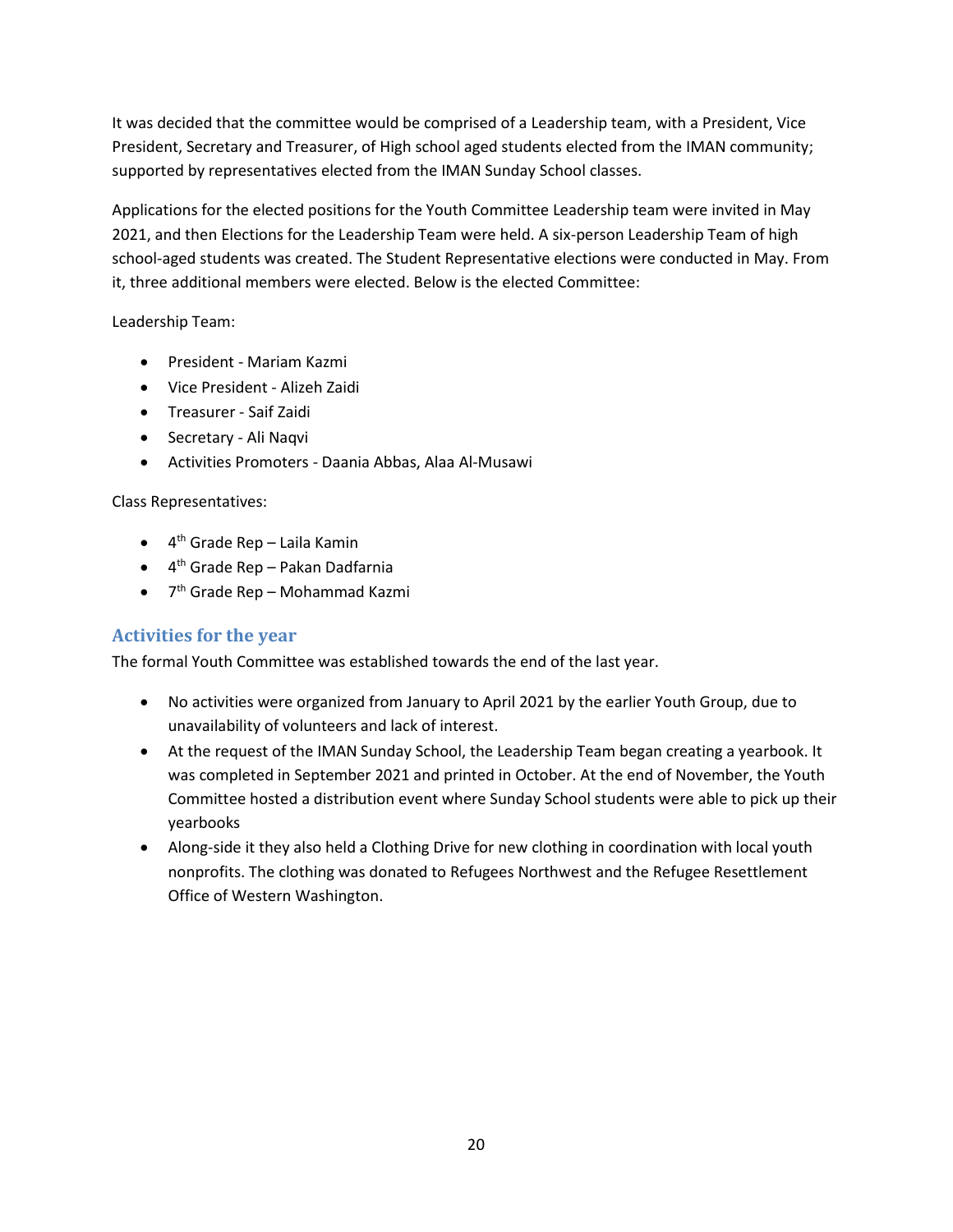#### <span id="page-20-0"></span> $\overline{4}$ **Executive Committee Recommendations for 2021/2022**

Our recommendations for the coming year are presented below.

#### <span id="page-20-1"></span>**Moving past COVID-19** 4.1

The end of the COVID-19 pandemic appears to be in sight. As most experts suggest, it won't be the end of the disease, but we are likely to soon move from the pandemic phase to the endemic phase. Hence, we will have to move to a life where we learn to live with the disease, start mentally healing, and returning to our regular activities. Things might never be the same, but the new normal requires us to restart socializing safely and reestablish our religious congregations within regulations and per Public Health Authority guidelines.

Our activities for the next year and going forward must:

- 1. Increase in-person activities with larger capacity, including social activities that include food and post event socialization.
- 2. Incorporate live broadcasting as part of all future activities, for folks that can't attend for medical or personal reasons
	- a. Due to Covid-19 we have seen better participation from a lot of folks from far areas who cannot travel to the center for every event, as well as from out of state.
	- b. More than ever people have learned to become familiar with technology and join using Zoom or watch YouTube live broadcasts.
	- c. We need to adapt to new norms, and broadcast or have live meetings of our events so more people can participate.

#### <span id="page-20-2"></span> $4.2$ **Succession Planning**

For continued stability, sustainability and growth of IMAN, Directors of IMAN, with the help of membership, need to focus their attention on succession of individuals in key roles at IMAN some of whom (e.g., Br. Jawad Khaki, Sr. Kaniz Fatima Khaki) have been serving for the > 24 years. Of these roles the most critical is that of Br. Jawad Khaki who wears several hats: President, Imam of the congregation, Treasurer, Program Committee Lead, Community Outreach Lead – the external face of IMAN, Member of the Facilities Sub-Committee, Sunday School teacher. For each of those roles, we need to identify potential successors and have these successors be mentored/groomed to assume these roles over time. The succession exercise is something that will require time to complete and the sooner and needs to start soon especially as these individuals approach their retirement age.

One of the steps that IMAN community can take is to commit roughly \$200,000 in the annual budget to retain services of a resident aalim and an administrator who can take a significant load off Br. Jawad Khaki.

Once such a budget has been approved and allocated, guest speakers invited invitation for Muharram and other celebrations/commemorations can be individuals who can be potential candidates to assume the role of resident aalim. This search process will take time and ought to be started as soon as possible.